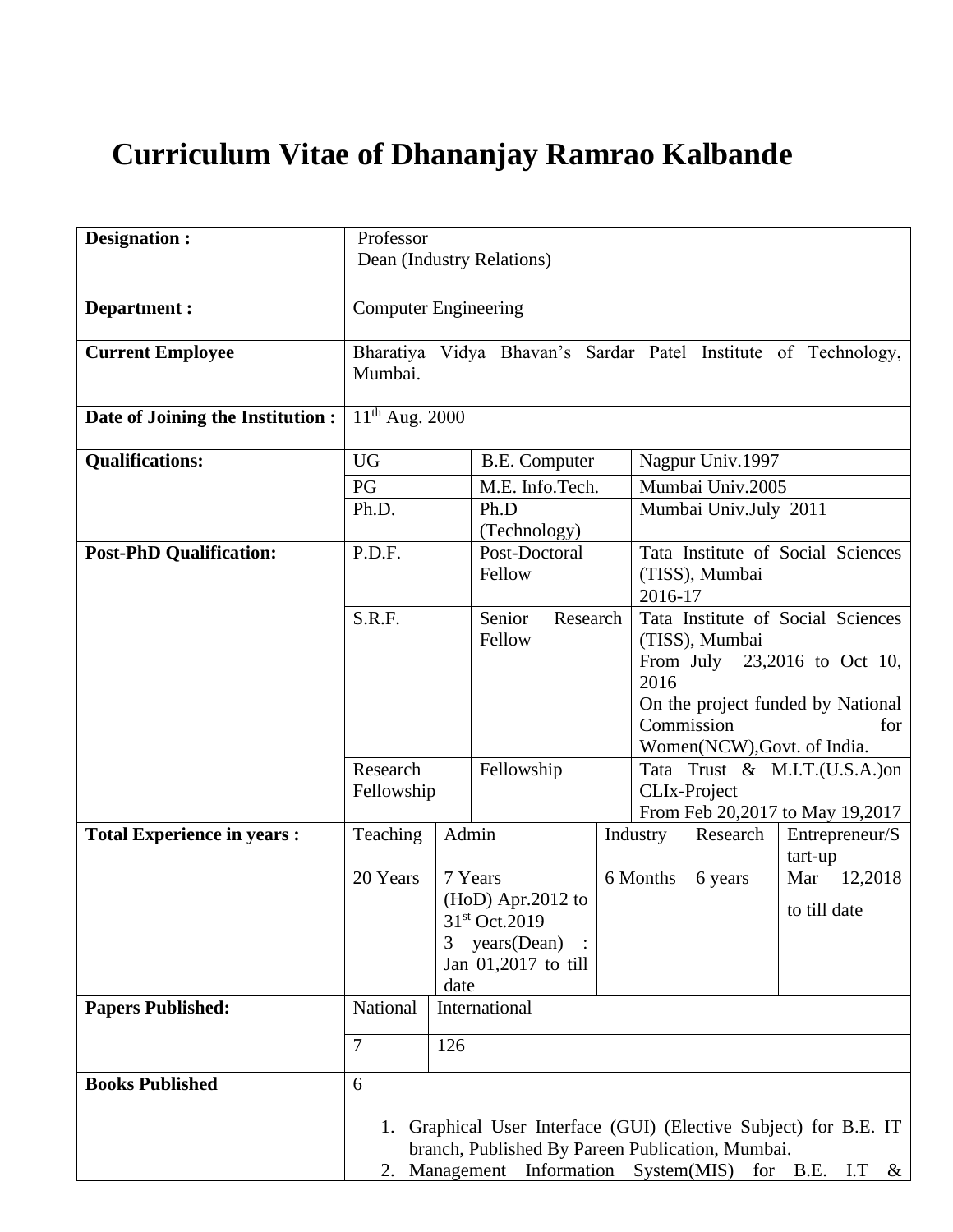|                                                                       | Computers branch, Published By Pareen Publication, Mumbai.<br>Human Machine Interaction , By Wiley Publications, 2015<br>3.<br>Digital Forensic, By Wiley Publication, 2016, Re-print(2019)<br>4.<br>5. Internet of Everything, By StarEdu Solutions(USA)-(2020)<br>6. UI Design: Key to Captivate User Understanding by SYBGEN in<br>Jan 2021.                                                                                                                                                                                                                                                                                                                                                                                                         |
|-----------------------------------------------------------------------|---------------------------------------------------------------------------------------------------------------------------------------------------------------------------------------------------------------------------------------------------------------------------------------------------------------------------------------------------------------------------------------------------------------------------------------------------------------------------------------------------------------------------------------------------------------------------------------------------------------------------------------------------------------------------------------------------------------------------------------------------------|
| <b>Professional Memberships:</b>                                      | IEEE (93816789), ACM(3842437)                                                                                                                                                                                                                                                                                                                                                                                                                                                                                                                                                                                                                                                                                                                           |
| <b>Consultancy Activities:</b>                                        | 1. Developed and maintaining Engineering Examination Software under<br>Sardar Patel Consultancy Services of S.P.I.T. since from 2005 to 2010.<br>2. Consultant for software development of smart and AI based travel<br>website in the year 2014.<br>3. Conssultant for software development of LMS system in the year<br>2014.<br>4. Consultant for software development of construction website in the<br>year 2014.                                                                                                                                                                                                                                                                                                                                  |
| <b>Grants fetched:</b>                                                | 1. Received Sanctioned Letter from UGC for Minor<br>research Project 2012-13<br>2. Grant from National Science & Technology Entrepreneurship<br>Development board (NSTEDB), DST, Govt. of India, New Delhi.<br>3. University Research Grant for the year 2010-2011.<br>4. University Research Grant for the year 2011-2012.<br>5. (Co-investigator) University Research Grant for the year 2013-2014.                                                                                                                                                                                                                                                                                                                                                   |
| <b>Interaction Inside the Institute:</b>                              | 1. IEDC Advisor for DST Granted Projects in S.P.I.T.<br>2. R&D committee member of S.P.I.T.<br>3. E-cell Chair (2010 to till date)<br>4. Industry institute interaction (IIC) Cell<br>chair $(2014$ to till date)<br>Handling internship activities with startups/companies with which MoU<br>has been made.<br>5. President . Institute Innovation Cell under aegis of MHRD's<br>GOI, Innovation Cell 2018-19 till date                                                                                                                                                                                                                                                                                                                                |
| <b>Interaction</b><br>with<br>the<br><b>Professional Institution:</b> | 1. Reviewer at various National & International<br>Conferences like IEEE/ACM/Springer and Journal: Elsevier<br>2. Member of LIC committee of University of Mumbai.<br>3. Member of Syllabus committee for designing course curriculum (UG<br>and PG) of University of Mumbai.<br>4. Member of Result Moderation Committee of University of Mumbai.<br>5. Examiner for M.E. and Ph.D. thesis evaluation in Computer Engg.<br>And Information Technology.<br>6. Expert and resource person to deliver and conduct the talk on<br>accreditation process and evaluation of SAR<br>7. Expert to evaluate the Result Processing Software for MSBTE,<br>Mumbai, India.<br>8. Technical Expert in the Scrutiny Work assigned by the AICTE, New<br>Delhi, India. |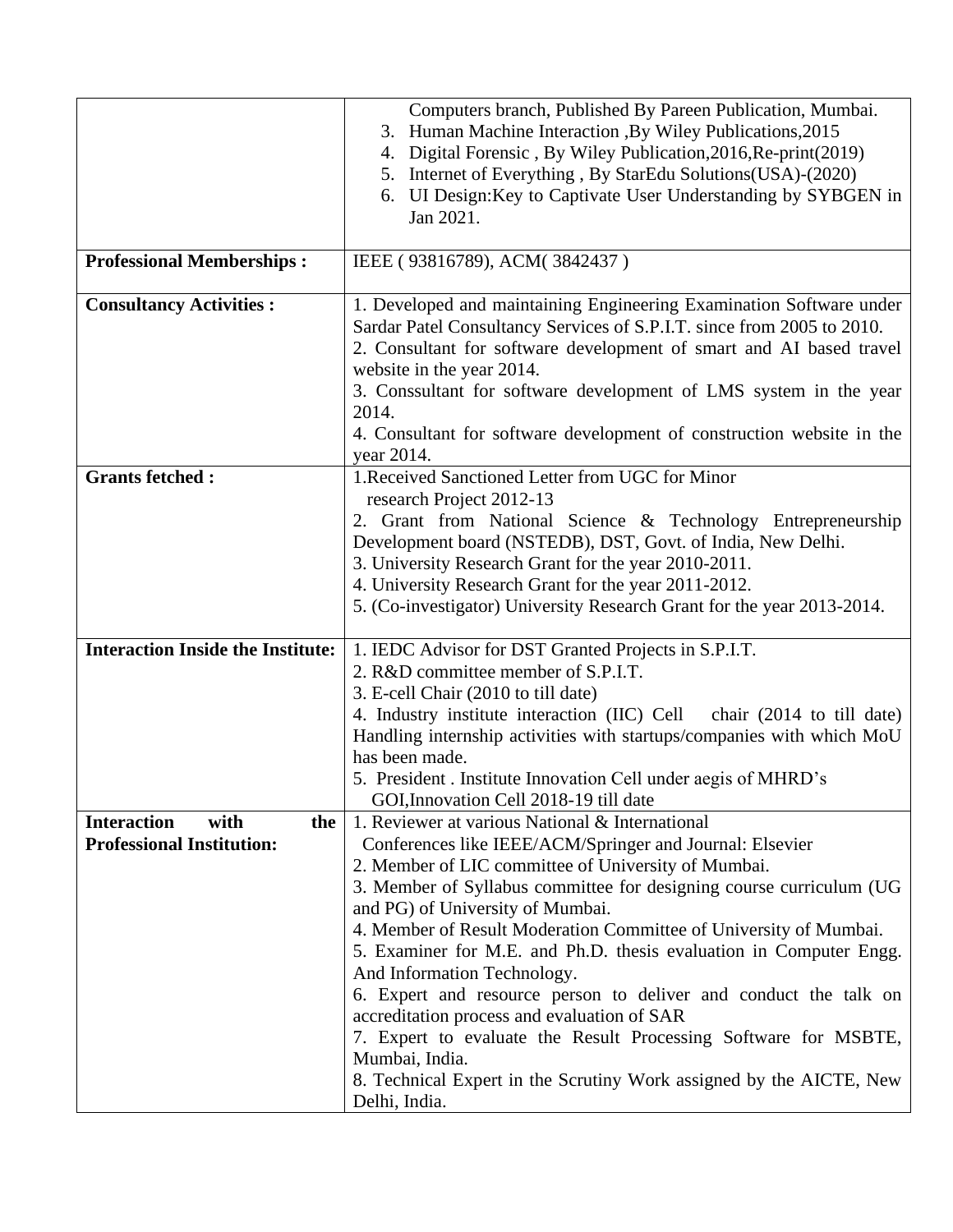|                                                    | 9.Ex-Member , Adhoc Board of Studies, Computer Engineering,                                                                 |  |
|----------------------------------------------------|-----------------------------------------------------------------------------------------------------------------------------|--|
|                                                    | University of Mumbai                                                                                                        |  |
|                                                    | 10.Ex-Chairman, Adhoc BOS, M.C.A., University of Mumbai.                                                                    |  |
|                                                    | 11. Subject Expert and VC-Nominee Member for conducting Interviews                                                          |  |
|                                                    | of University Staff Selection Committee (USSC) of University of                                                             |  |
|                                                    | Mumbai.                                                                                                                     |  |
|                                                    | 12. Member, Scrutiny Committee, Affiliation Section, University of                                                          |  |
|                                                    | Mumbai.                                                                                                                     |  |
|                                                    | 13.Co-Coordinator(Mumbai Sub-urban), AVISHKAR, University of                                                                |  |
|                                                    | Mumbai.                                                                                                                     |  |
|                                                    | 14. Advisory Board: ICICC-2019 Springer Conference, New Delhi.                                                              |  |
|                                                    | 15: As mentor in Maharashtra State Skill Development Society                                                                |  |
|                                                    | (MSSDS) in association with National Skill Development Corporation                                                          |  |
|                                                    | (NSDC) for state level skill competition for level 3 at L&T STA Madh,                                                       |  |
|                                                    | Oct 2021.                                                                                                                   |  |
| Subjects taught till today                         | UG (B.E. /B.Tech. Level) :                                                                                                  |  |
|                                                    | C++, Java: Programming Language, Computer Arch. & Organization                                                              |  |
|                                                    | Computer Networks, Advanced Microprocessor, Neural Network &<br>Systems, .Human Computer Interaction/HMI,                   |  |
|                                                    | Fuzzy<br>Artificial<br>Intelligence and Soft Computing                                                                      |  |
|                                                    | P.G.(M.E./M.Tech Level) :                                                                                                   |  |
|                                                    | MIS, E-business Technology, Decision Making & Adaptive Business                                                             |  |
|                                                    | Intelligence,<br>Advanced<br>Soft<br>Computing,<br>User<br>Experience                                                       |  |
|                                                    | Design, NNFL.                                                                                                               |  |
|                                                    |                                                                                                                             |  |
|                                                    |                                                                                                                             |  |
|                                                    | PhD:                                                                                                                        |  |
|                                                    | Modules in Research Methodology and Course work                                                                             |  |
| Workshop/STTP/Seminar<br>conducted and coordinated | 23                                                                                                                          |  |
|                                                    |                                                                                                                             |  |
|                                                    | 1. Conducted one month training program on Office Automation in<br>Bharati Vidyapeeth Institute of Technology, Navi Mumbai. |  |
|                                                    | 2. Conducted two days short term course on Data Mining &                                                                    |  |
|                                                    | Warehousing in Sardar Patel college of Engineering, Mumbai.                                                                 |  |
|                                                    | 3. Conducted Workshop on Network Simulator at Thakur College                                                                |  |
|                                                    | of Engineering And Technology, Mumbai                                                                                       |  |
|                                                    | 4. Conducted and trainer for the two-days workshop on Neural                                                                |  |
|                                                    | network & fuzzy logic from 20th & 21st March.2009.                                                                          |  |
|                                                    | 5. Coordinated & conducted the two-week Application development                                                             |  |
|                                                    | certificate programme (STTP) on VB.Net & ADO.Net from 22nd                                                                  |  |
|                                                    | June to 4th July.2009.                                                                                                      |  |
|                                                    | 6. Coordinated $\&$ conducted the 8-days Application development                                                            |  |
|                                                    | certificate programme (STTP) on VB. Net & ADO. Net from 22nd                                                                |  |
|                                                    | Aug to 1st Sept.2009.                                                                                                       |  |
|                                                    | 7. Coordinated 1-day workshop on software testing on 12th march                                                             |  |
|                                                    | 2010                                                                                                                        |  |
|                                                    | 8. Coordinated & Conducted the 2-days Application development                                                               |  |
|                                                    | certificate programme (STTP) on VB. Net & ADO. Net from 6th                                                                 |  |
|                                                    | to 7th march 2010.<br>Conducted a session on PC Assembly organized by CSI S.P.I.T.<br>9.                                    |  |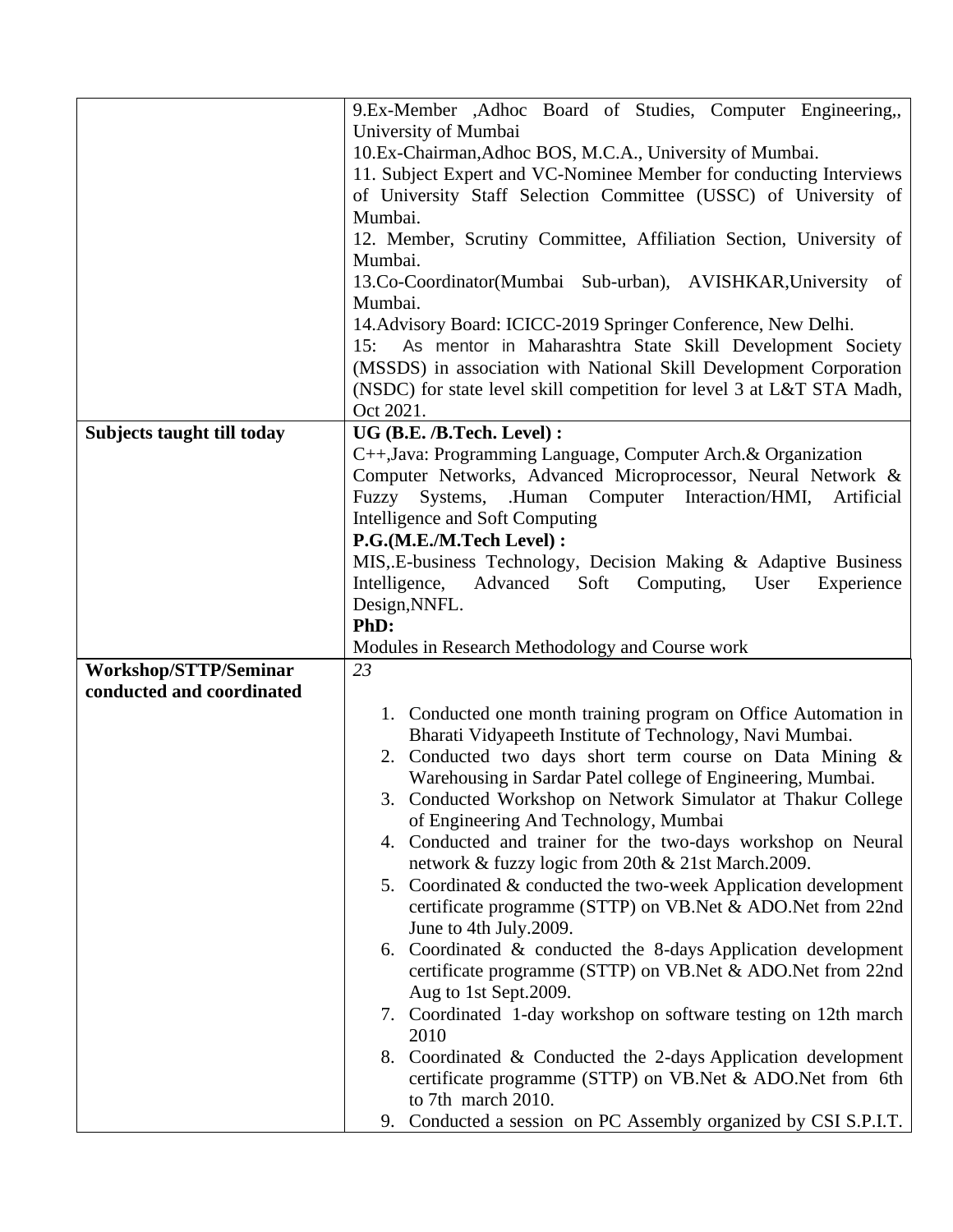|                                       | Chapter on 14th March 2010                                                                                                                                                                                                                                                                                                                                                                                                                                                                                                                                                                                                                                                                                                                                                                                                                                                                                                                                                                                              |
|---------------------------------------|-------------------------------------------------------------------------------------------------------------------------------------------------------------------------------------------------------------------------------------------------------------------------------------------------------------------------------------------------------------------------------------------------------------------------------------------------------------------------------------------------------------------------------------------------------------------------------------------------------------------------------------------------------------------------------------------------------------------------------------------------------------------------------------------------------------------------------------------------------------------------------------------------------------------------------------------------------------------------------------------------------------------------|
|                                       | 10. Coordinated and conducted the 2-days workshop on Neural                                                                                                                                                                                                                                                                                                                                                                                                                                                                                                                                                                                                                                                                                                                                                                                                                                                                                                                                                             |
|                                       | Network & Fuzzy Logic (NNFL) from 27th to 28th March 2010.                                                                                                                                                                                                                                                                                                                                                                                                                                                                                                                                                                                                                                                                                                                                                                                                                                                                                                                                                              |
|                                       | 11. Coordinated and conducted one week STTP on VB. Net & ADO                                                                                                                                                                                                                                                                                                                                                                                                                                                                                                                                                                                                                                                                                                                                                                                                                                                                                                                                                            |
|                                       | Net from 7th to 15th Aug 2010.                                                                                                                                                                                                                                                                                                                                                                                                                                                                                                                                                                                                                                                                                                                                                                                                                                                                                                                                                                                          |
|                                       | 12. Conducted a session on Network Simulator 2.0 at ISTE approved                                                                                                                                                                                                                                                                                                                                                                                                                                                                                                                                                                                                                                                                                                                                                                                                                                                                                                                                                       |
|                                       | workshop in THAKUR ENGG.COLLEGE, Kandivali, Mumbai.                                                                                                                                                                                                                                                                                                                                                                                                                                                                                                                                                                                                                                                                                                                                                                                                                                                                                                                                                                     |
|                                       | 13. Conducted seminar on "Designing Neural Network using Java<br>Object Oriented Neural Engine (JOONE) and Neural Easy Tool<br>for Pattern Recognition" on 24th February 2010 under the<br>national state level seminar on "Artificial Intelligence and its<br>Application" organized by Modern College of Engineering with<br>University of Pune under QIP.<br>14. Coordinated & Conducted the 4-days Application development<br>certificate programme (STTP) on VB.Net & ADO.Net from 7th<br>Aug to 11th Aug 2012<br>15. Coordinated the 3-days Application development certificate<br>programme (STTP) on Ruby on Rails from 15th Sept to 17th<br>Sept 2012.<br>16. Coordinated and conducted the 2-days workshop on Human<br>Computer Interaction from 16 <sup>th</sup> and 17 <sup>th</sup> Feb. 2013.<br>17. Coordinated and conducted the 2-days workshop on Soft<br>Computing and Neuro Morphic Engineering from $7th$ and $8th$ Feb.<br>2014.<br>18. Conducted two days session in one week ISTE approved STTP |
|                                       | on Outcome Based Education : Accreditation and Quality<br>Assurance from 17-21 Nov 2014 at Fr.CRCE, Bandra, Mumbai.                                                                                                                                                                                                                                                                                                                                                                                                                                                                                                                                                                                                                                                                                                                                                                                                                                                                                                     |
|                                       | 19. Conducted one day workshop on Outcome Based Accreditation<br>and Acade'mic Learning Process on 16th Jan 2015.                                                                                                                                                                                                                                                                                                                                                                                                                                                                                                                                                                                                                                                                                                                                                                                                                                                                                                       |
|                                       | 20. Coordinated and conducted the 2-days workshop on Soft                                                                                                                                                                                                                                                                                                                                                                                                                                                                                                                                                                                                                                                                                                                                                                                                                                                                                                                                                               |
|                                       | Computing and its practices from 10 <sup>th</sup> and 11 <sup>th</sup> July. 2015.                                                                                                                                                                                                                                                                                                                                                                                                                                                                                                                                                                                                                                                                                                                                                                                                                                                                                                                                      |
|                                       | 21. Coordinated and conducted the 5-days workshop on Emerging                                                                                                                                                                                                                                                                                                                                                                                                                                                                                                                                                                                                                                                                                                                                                                                                                                                                                                                                                           |
|                                       | technologies from $22nd$ Dec 2016 to $27th$ Dec. 2016.                                                                                                                                                                                                                                                                                                                                                                                                                                                                                                                                                                                                                                                                                                                                                                                                                                                                                                                                                                  |
|                                       | 22. Conducted Tutorial on Transfer Learning at Pre- Conference                                                                                                                                                                                                                                                                                                                                                                                                                                                                                                                                                                                                                                                                                                                                                                                                                                                                                                                                                          |
|                                       | Symposium of ICICC-2019(Springer Sponsored), at Guru Nanak                                                                                                                                                                                                                                                                                                                                                                                                                                                                                                                                                                                                                                                                                                                                                                                                                                                                                                                                                              |
|                                       | Institute of Management, New Delhi, India on 16th March 2019.                                                                                                                                                                                                                                                                                                                                                                                                                                                                                                                                                                                                                                                                                                                                                                                                                                                                                                                                                           |
|                                       | 23. Conducted webinar on "AI in Health Sector" on 9th June 2020 at                                                                                                                                                                                                                                                                                                                                                                                                                                                                                                                                                                                                                                                                                                                                                                                                                                                                                                                                                      |
| <b>Education</b><br><b>Continuous</b> | Shah and Anchor Kutchhi Engineering College, Mumbai, India.                                                                                                                                                                                                                                                                                                                                                                                                                                                                                                                                                                                                                                                                                                                                                                                                                                                                                                                                                             |
| <b>Program /FDPs</b>                  | 1. Attended One day CEP on IDD Design Methodology at IIT<br>Bombay in Dec 2009.                                                                                                                                                                                                                                                                                                                                                                                                                                                                                                                                                                                                                                                                                                                                                                                                                                                                                                                                         |
|                                       | 2. One week ISTE approved STTP on Digital Forensic from 11-5                                                                                                                                                                                                                                                                                                                                                                                                                                                                                                                                                                                                                                                                                                                                                                                                                                                                                                                                                            |
|                                       | Nov.2014 at Fr.CRCE, Bandra, Mumbai.                                                                                                                                                                                                                                                                                                                                                                                                                                                                                                                                                                                                                                                                                                                                                                                                                                                                                                                                                                                    |
|                                       | 3. Participated and completed Online FDP on "Data Science " from                                                                                                                                                                                                                                                                                                                                                                                                                                                                                                                                                                                                                                                                                                                                                                                                                                                                                                                                                        |
|                                       |                                                                                                                                                                                                                                                                                                                                                                                                                                                                                                                                                                                                                                                                                                                                                                                                                                                                                                                                                                                                                         |
|                                       | 7th Sept to 11th Sept 2020 at School of IT, RGPV, Bhopal, MP,                                                                                                                                                                                                                                                                                                                                                                                                                                                                                                                                                                                                                                                                                                                                                                                                                                                                                                                                                           |
|                                       | India.                                                                                                                                                                                                                                                                                                                                                                                                                                                                                                                                                                                                                                                                                                                                                                                                                                                                                                                                                                                                                  |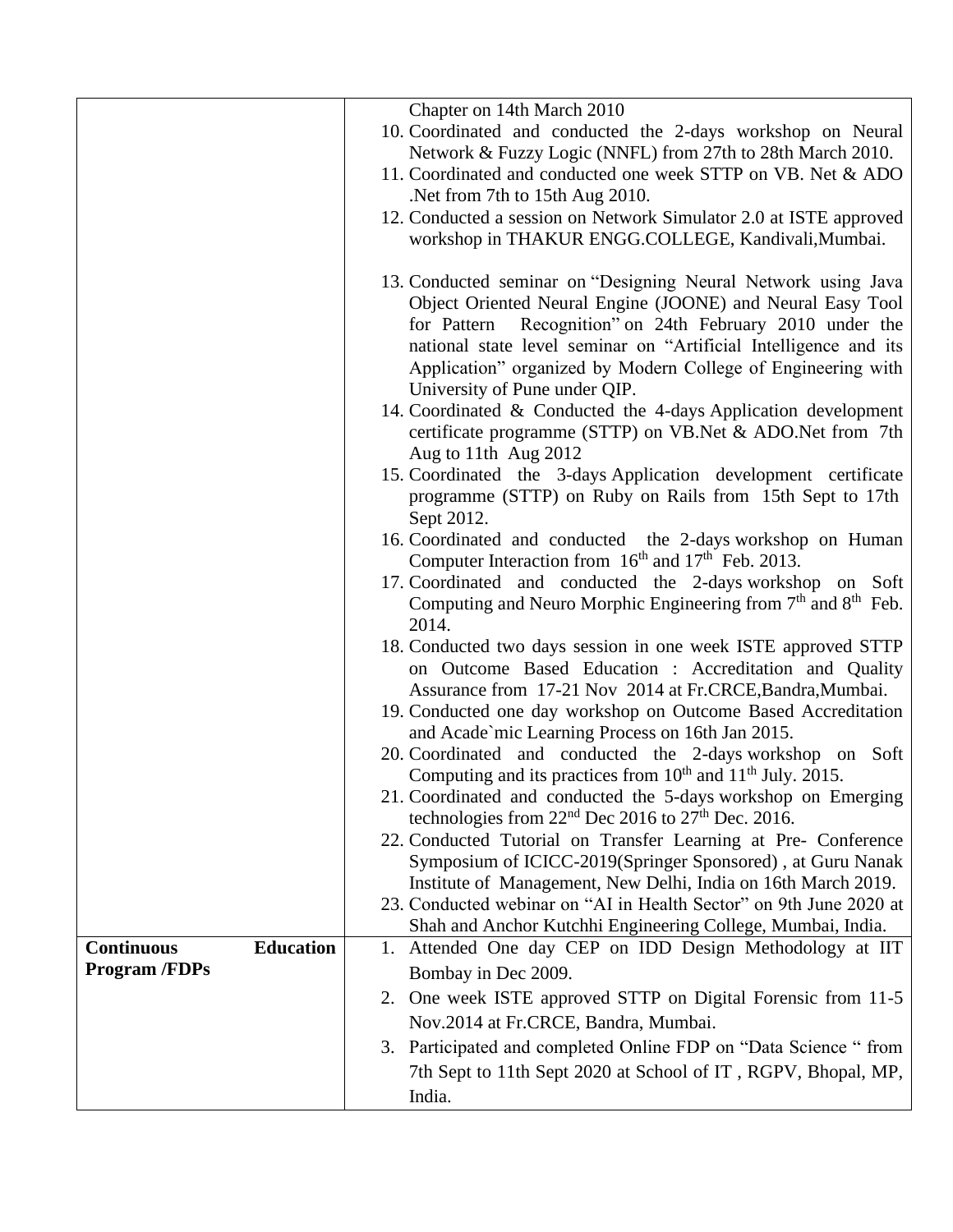|                   |                 |          | 4. Participated and completed Online FDP on "Medical Image                        |
|-------------------|-----------------|----------|-----------------------------------------------------------------------------------|
|                   |                 |          | Processing and Deep Learning technologies "from 21st Sept to                      |
|                   |                 |          | 25th Sept 2020 at Panimalar Inst. of Technology, India.                           |
| <b>Industrial</b> | <b>Training</b> | $\prime$ | 1. Delivered hands-on on Net. Simulator in ISTE approved                          |
| Workshop          |                 |          | workshop at Thakur Engg. college.                                                 |
|                   |                 |          | 2. Delivered Seminar on "Designing Neural Network using JooNE                     |
|                   |                 |          | "at Modern Engg.Coll, with Univ. Of pune, under QIP grant.                        |
|                   |                 |          | 3. Attended 3 days International Conf. on Operation Management                    |
|                   |                 |          | organized by SOMS, at NITIE from 17-19 Dec.2010                                   |
|                   |                 |          | 4. Delivered Expert Talk on Research Proposal Preparation and                     |
|                   |                 |          | current research trends in 2-days workshop on "Research"                          |
|                   |                 |          | Proposal and Technical Paper writing" organized by S.P.I.T.,<br>10,11 April 2015. |
|                   |                 |          | 5. Delivered a talk on Research Proposal Writing and Current                      |
|                   |                 |          | Research Trends in One Day National Workshop on "Trends in                        |
|                   |                 |          | Big Data and Hadoop" organized by Pillai HOC COET, Rasayani                       |
|                   |                 |          | on $11th$ April 2015.                                                             |
|                   |                 |          | 6. Delivered Expert Talk on Research Proposal Preparation and                     |
|                   |                 |          | current research trends in 2-days workshop on "Research"                          |
|                   |                 |          | Proposal and Technical Paper writing" organized by S.P.I.T., 8 <sup>th</sup>      |
|                   |                 |          | and $9th$ April 2016.                                                             |
|                   |                 |          | 7. Delivered Expert Talk on "CO-PO Attainment" in ISTE                            |
|                   |                 |          | Approved One week STTP on Outcome Based Education -                               |
|                   |                 |          | Innovative Teaching Learning Practices and Evaluation 2nd May                     |
|                   |                 |          | to 06th May, 2016, SPIT, Mumbai.                                                  |
|                   |                 |          | 8. Delivered a talk on "Articulation of CO" in AICTE-ISTE                         |
|                   |                 |          | Induction/Refresher Programme on 3 <sup>rd</sup> May to 9 <sup>th</sup> May 2018. |
|                   |                 |          | 9. Attended two days workshop on AI/ML by IEEE Bombay                             |
|                   |                 |          | Section, at NITIE 10 <sup>th</sup> and 11 th Aug. 2018.                           |
|                   |                 |          | 10. Coordinated Seminar on Shaping a Data science curriculum:                     |
|                   |                 |          | Unleashing Potential of Big Data , IoT, Machine Learning and AI                   |
|                   |                 |          | by SAS Institute and SPIT on $27/11/18$ to $29/11/2018$ .                         |
|                   |                 |          | 11. Attended 4-days Online Course on Examination Reforms                          |
|                   |                 |          | conducted during 22-25 April, 2020 organized by AICTE.                            |
|                   |                 |          | 12. Attended 3-days Digital Symposium on AI for India from 26 <sup>th</sup>       |
|                   |                 |          | Aug to 28 <sup>th</sup> Aug. 2020 by JIO, AI Division India.                      |

*List of Publications and Research:*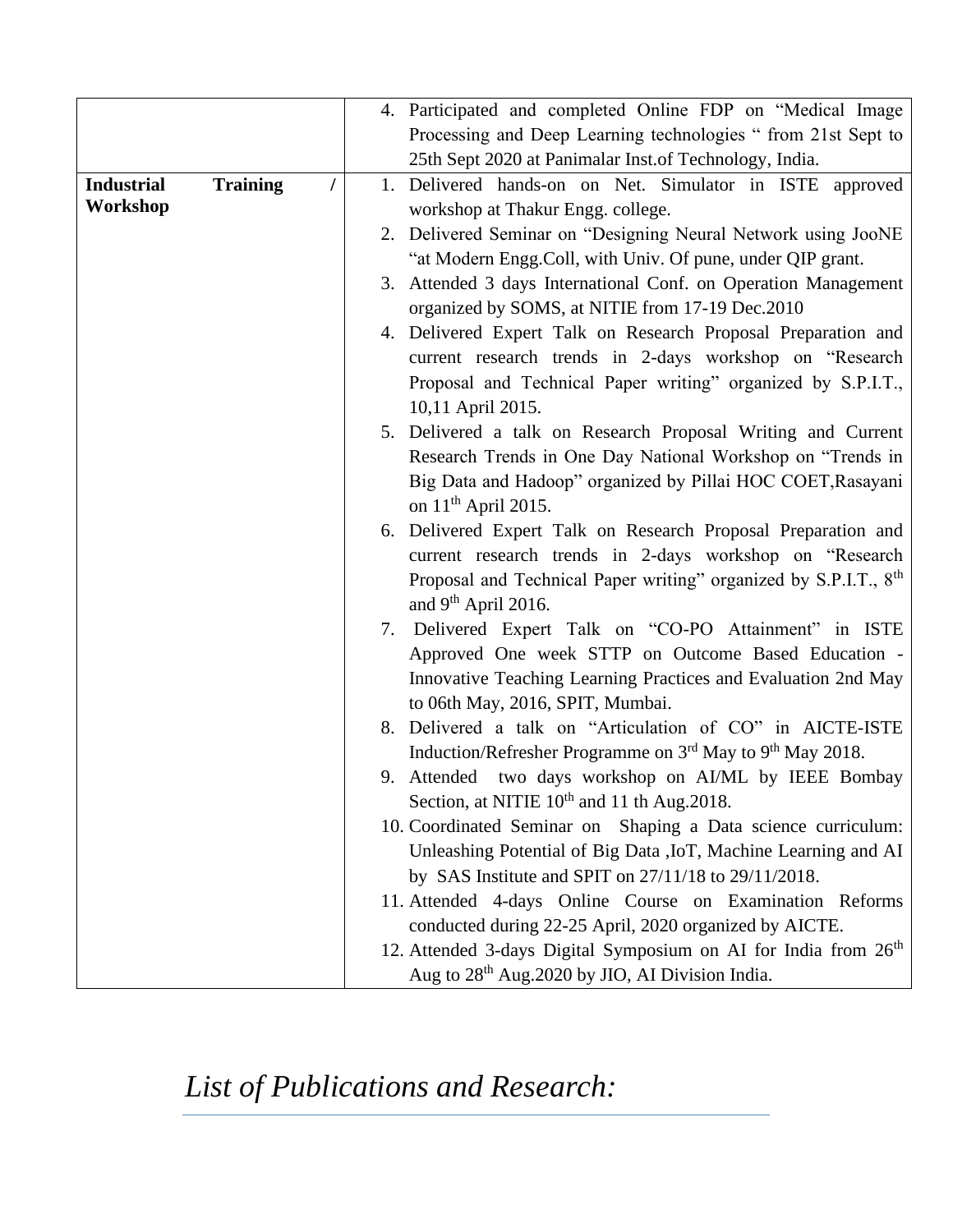#### **NATIONAL JOURNAL[02]**

- **1.** D.R.Kalbande, Dr.G.T.Thampi, S.Sawalekar," TPM "Total productive Maintenance": A case study in Manufacturing Industry", IIIE (National Journal of Indian Institute of Industrial Engineering) Journal,India Oct .2010.
- **2.** Anjali Shrikant Yeole and Dhananjay Ramrao Kalbande , "IoT Technology Stack: Whole Host of Technology", CSI Communications, Volume No 44 , Issue No. 1, April 2020 , special issue on Internet of things

## **INTERNATIONAL JOURNAL [28]**

- **1.** D.R.Kalbande, Dr.G.T.Thampi, "Multi-attribute and Multi-criteria Decision Making Model for technology selection using fuzzy logic", Technia – International Journal of Computing Science and Communication Technologies, IJCSCT Vol. 2, Issue 1, India ,July 2009.
- **2.** D.R.Kalbande, Manish Singh **,**"Incidence Handling & Response System", International Journal of Computer Science & Information Security IJCSIS, Vol. 2, June 2009, ISSN 1947-5500.( IMPACT FACTOR: 0.423)
- **3.** D.R.Kalbande, Dr.G.T.Thampi "Fuzzy neural model (FNM) for selecting ERP Technologies in a ongoing project settings", Issue in CiiT International Journal of Artificial Intelligent Systems and Machine Learning Print: ISSN 0974 – 9667 & Online: ISSN 0974 – 9543, Nov. 2009 , (DOI: AIML112009005, IMPACT FACTOR: 0.763)
- **4.** Shekhar Shah,D.R.Kalbande,Rudani,Presha Shah ,"Algorithm to access Office Files on Mobile Phones, Proceedings of International Journal of Computer Application (IJCA), ISSN: 0975 8887, Number 3, Article -4 March 2011 and also Published by Foundation of Computer Science. BibTeX
- **5.** D.R.Kalbande, Dr.G.T.Thampi , **"**An Empirical Formulation of cost of technology acquisition and cost reduction: A case study in Manufacturing Industries ,International Journal of Industrial Engineering and Technology (IJIET), March 2011., ISSN 0974 - 3146 Volume 3, Number 2(2011),pp.215-222.
- **6.** D. Kalbande, N. Deotale, P. Singhal, S. Shah, and G. Thampi, **"**An Advanced Technology Selection Model using Neuro Fuzzy Algorithm for Electronic Toll Collection System", (IJACSA) International Journal of Advanced Computer Science and Applications, Vol. 2, No. 4, 2011 ,pp.97-104. Impact Factor: 1.324
- **7.** D.R.Kalbande, Harsh Panchal,Nisha Swaminathan ,Preeti Ramraj, "ANFIS Based SPAM Filtering Model for Social Networking Websites", *International Journal of Computer Applications* 44(11):32-36, April 2012. Published by Foundation of Computer Science, New York, USA.,DOI : 10.5120/6310-8635 ISSN: 0975 – 8887
- **8.** Smita Patil, Yogita Mane, Kanchan Dabre, Puneet Devan, D.Kalbande,"An efficient Recommender System Using Collaborative Filtering Method with K-Means Approach" , International Journal of Engineering Research and Applications (IJERA) ISSN: 2248- 9622,Mar'12, Page no. 30-35.Impact Factor: 5.011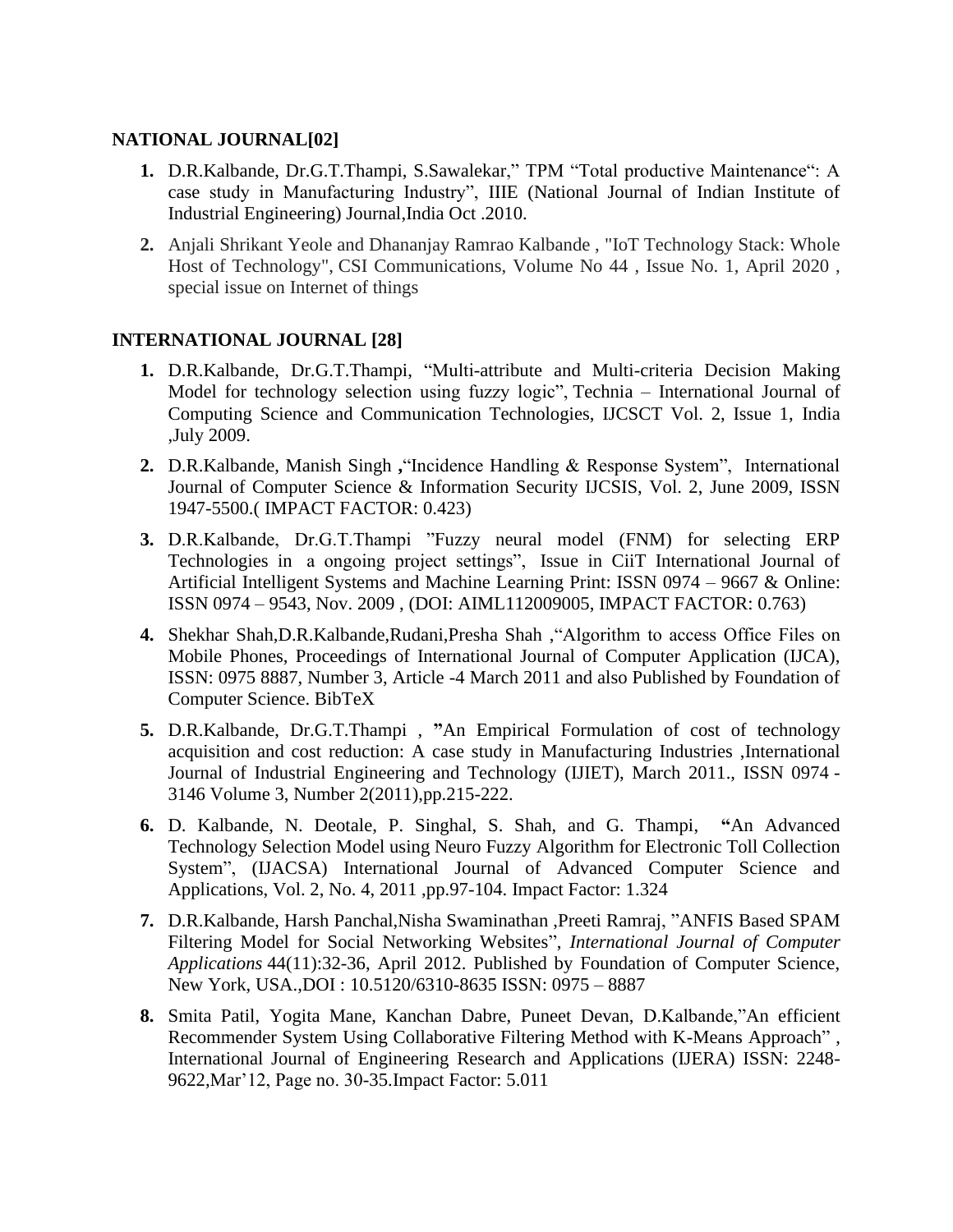- **9.** Priyanka Kulkarni, D.R.Kalbande, Neelam Gulrajani, Srinath Warrior "Smart Card based Android Application for Public Transport Ticketing System", *International Journal of Computer Applications* 60(11):29-32, December 2012. Published by Foundation of Computer Science, New York, USA,DOI: 10.5120/9738-4289. ISSN:0975-8887
- **10.** Mahendra Mehra,Kailas Devadkar, Dhananjay.R.Kalbande, "Mobile Cloud based Compiler : A Novel Framework For Academia", International Journal of Advancements in Research & Technology,Volume 2,Issue4,April 2013 Page 445 ISSN 2278 7763.
- **11.** Nilakshi Jain , Dr. Dhananjay R Kalbande, "Physical and Cyber Crime Using Digital Forensic Approach : A Complete Digital Forensic Tool", accepted in Springer Book "Advances in Computing and Management" 2016 proceedings .
- **12.** Nilakshi Jain , Dr. Dhananjay R Kalbande ,"A Comparative Study Based Digital Forensic Tool A Complete Automated Tool", IJoFCS-International Journal of Forensic Computer Science ,Vol-09, Issue-01, pp 15-22 , October-2014 ISSN: 1980-7333.
- **13.** Nilakshi Jain , Dr. Dhananjay R Kalbande ,Digital Forensic Models: A Complete Literature Review Published paper in IJSRD-International Journal of Scientific Research & Development Vol-01, Iss-01, Mar-2013 ISSN: 2320-7477.
- **14.** Nilakshi Jain , Dr. Dhananjay R Kalbande ,Comparative Digital Forensic Model ,Published paper International Journal of Innovative Research in Science, Engineering and Technology Vol. 2, Issue 8, August 2013 ISSN: 2319-8753.
- **15.** D.R.Kalbande,Surendra Rathod, " Software development for Course and Program Outcome attainment" presented and published in Journal of Engineering Education Transformations, Volume, No, Month 2015, ISSN 2349-2473, eISSN 2394-1707, at College of Engineering ,Pune. ,Jan 2016, **DOI**: [10.16920/jeet/2016/v0i0/85634](http://dx.doi.org/10.16920/jeet%2F2016%2Fv0i0%2F85634) .
- **16.** Surendra Rathod,D.R.Kalbande "Improving Laboratory Experiences in Engineering Education", presented and published in Journal of Engineering Education Transformations, Volume, No, Month 2015, ISSN 2349-2473, eISSN 2394-1707, at College of Engineering ,Pune. ,Jan 2016, **DOI**: [10.16920/jeet/2016/v29i4/90712](http://dx.doi.org/10.16920/jeet%2F2016%2Fv29i4%2F90712)
- **17.** Mrs. Aarti M. Karande, Dr. D.R. Kalbande," Soft Computing Approach for Measuring Business Process Agility in an Agile Environment", International Journal of Computer Applications (0975 – 8887), Foundation of Computer Science (FCS), NY, USA ,.June 17. **DOI:** 10.5120/ijca2017914534
- **18.** Aarti Karande, D.R.Kalbande ," Selection of Enterprize Architecture based on agile parameters for SCM-based Case Study" , published in Scholedge International Journal of Business policy & Governance ,ISSN: 2394-3351, Vol04, Issue 05(2017) Pg.36-55.DOI : 10.19085/journal.sijbpg040501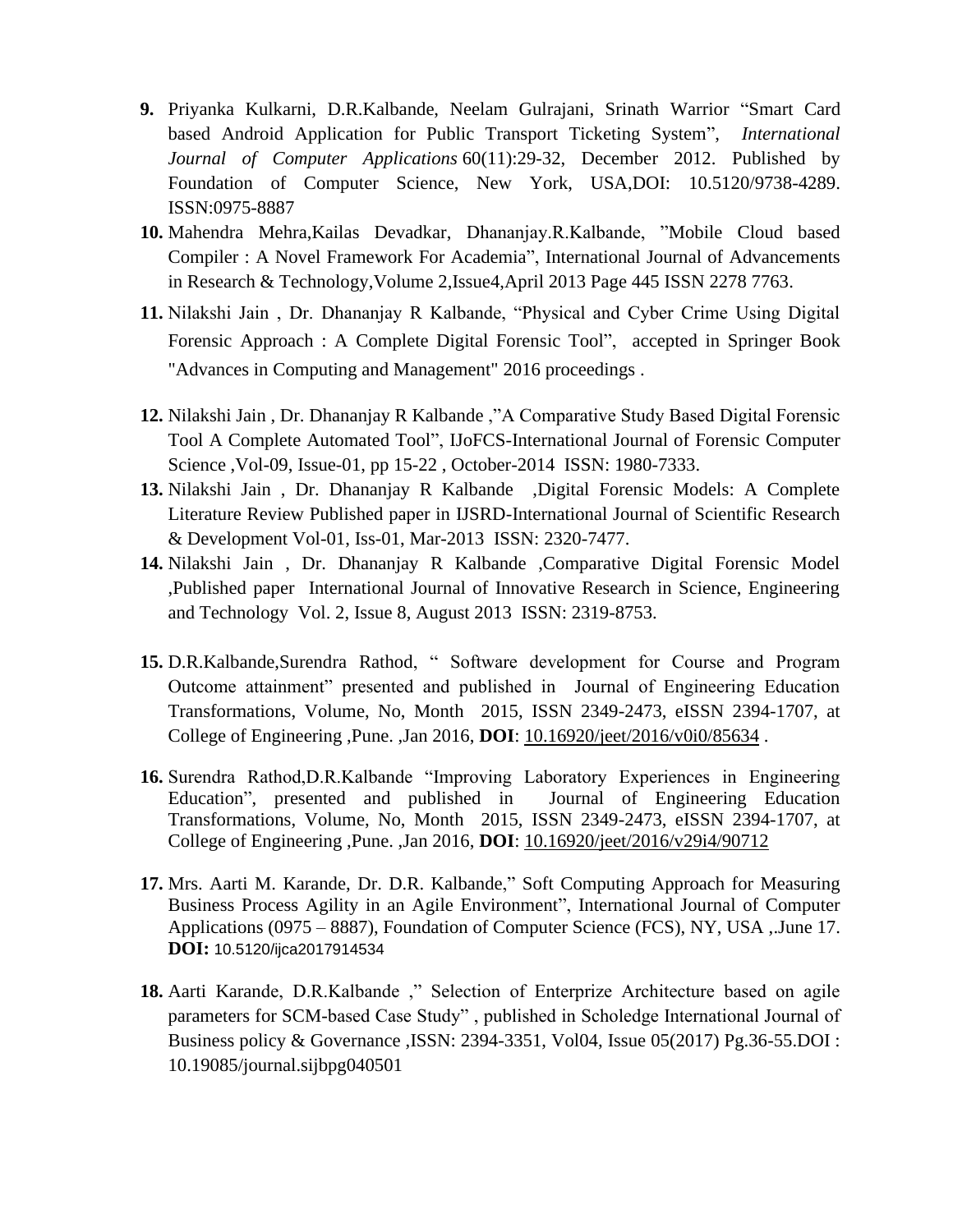- **19.** Aarti Karande, D.R.Kalbande ," Agile Parameter Affecting Supply Chain Mangement Strategy", published in Int.Journal of Supply Chain Mgmt., Vol.6, No.4, Dec 2017. ISSN : 2050-7399.
- **20.** Swati Kulkarni, Dhananjay Kalbande, Surekha Dholay and Avinash Sharma," Cost Optimized Hybrid System in Digital Advertising Using Machine Learning," Journal of Computational and Theoretical Nanoscience(JCTN)-Apr.2019.
- **21.** Deepak Kapgate, Dhananjay Kalbande, Urmila Sharwankar, An optimized facial stimuli paradigmfor hybrid SSVEP+P300 brain computer interface" Journal of Neurosurgical Sciences, Publisher - EDIZIONI MINERVA MEDICA, July 2019. DOI : 10.23736/S0390-5616.19.04755-6, ISSN : 1827-1855, Science Citation Index Expanded (SCIE) & SCOPUS.
- **22.** Deepak Kapgate, Dhananjay Kalbande, Urmila Sharwankar , "Adaptive classification to reduce non-stationarity in visual evoked potential brain-computer interfaces" , Bio-Algorithms and Med-Systems Journal, July 2019 , Publisher - WALTER DE GRUYTER, DOI : 10.1515/bams-2019-0020, ISSN: 1896- 530X, ESCI (Thomson & Reuter)& SCOPUS.
- **23.** Dr.Anjali Yeole Dhananjay Kalbande ," Security and privacy issues in IoT devices and sensors networks:Machine learning to the rescue" , at Springer book titled "Internet of Things, Smart Computing and Technology :A road map ahead" from 'Studies in System, Decision , and control', Springer Book Series (Scopus Indexed", Abstract accepted for Jan 2020 book series.
- **24.** Surekha Arjapure, Dhananjay Kalbande," Pothole detection using Deep Learning classifiers", at International Journal of Recent Technology and Engineering (IJRTE),Scopus Indexed ,ISSN: 2277-38378, Vol-8, March 2020.DOI: 10.35940/ijrte.F7349.038620
- **25.** Dhananjay Kalbande; Rohit Naik; Janvi Jatakia; Uday Khopkar," [An artificial](https://www.inderscience.com/filter.php?aid=105656)  [intelligence approach for the recognition of early stages of eczema"](https://www.inderscience.com/filter.php?aid=105656) , at International Journal of Medical Engineering and Informatics, Inderscience Publisher, 2020 Vol.12 No.1, pp.52 – 61, DOI: [10.1504/IJMEI.2020.105656.](https://dx.doi.org/10.1504/IJMEI.2020.105656)
- **26.** Vedant Kumar, Siddhant Kumar, Parth Shingala, Pradhuman Singh, Dhananjay Kalbande," AI Powered Holistic Solution for Travelers During Pandemic", at International Journal of Engineering and Advanced Technology (IJEAT), (Scopus Indexed), Volume-9 Issue-6, August 2020, DOI: 10.35940/ijeat.F1428.089620.
- **27.** Vrushali Joshi, Sarah Hawa, Shriya Akella, Shrishti Kaushik, Dhananjay Kalbande," Analysis of Therapy Transcripts using Natural Language Processing," at International Journal of Engineering and Advanced Technology (IJEAT),(Scopus Indexed), Volume-9 Issue-6, August 2020.
- **28.** Garima Kaushik, Shaney Mantri, Shrishti Kaushik, Dr Dhananjay Kalbande, Dr B. N. Chaudhari. "ANALYSIS OF EFFECTIVENESS OF QUARANTINE MEASURES IN CONTROLLING COVID-19." Journal of Critical Reviews 7.13 (Aug. 2020), 1655-1665. Print. doi:10.31838/jcr.07.16.261., http://www.jcreview.com/index.php?mno=98957., Also available at : medRxiv preprint doi: [https://doi.org/10.1101/2020.04.21.20074245.](https://doi.org/10.1101/2020.04.21.20074245)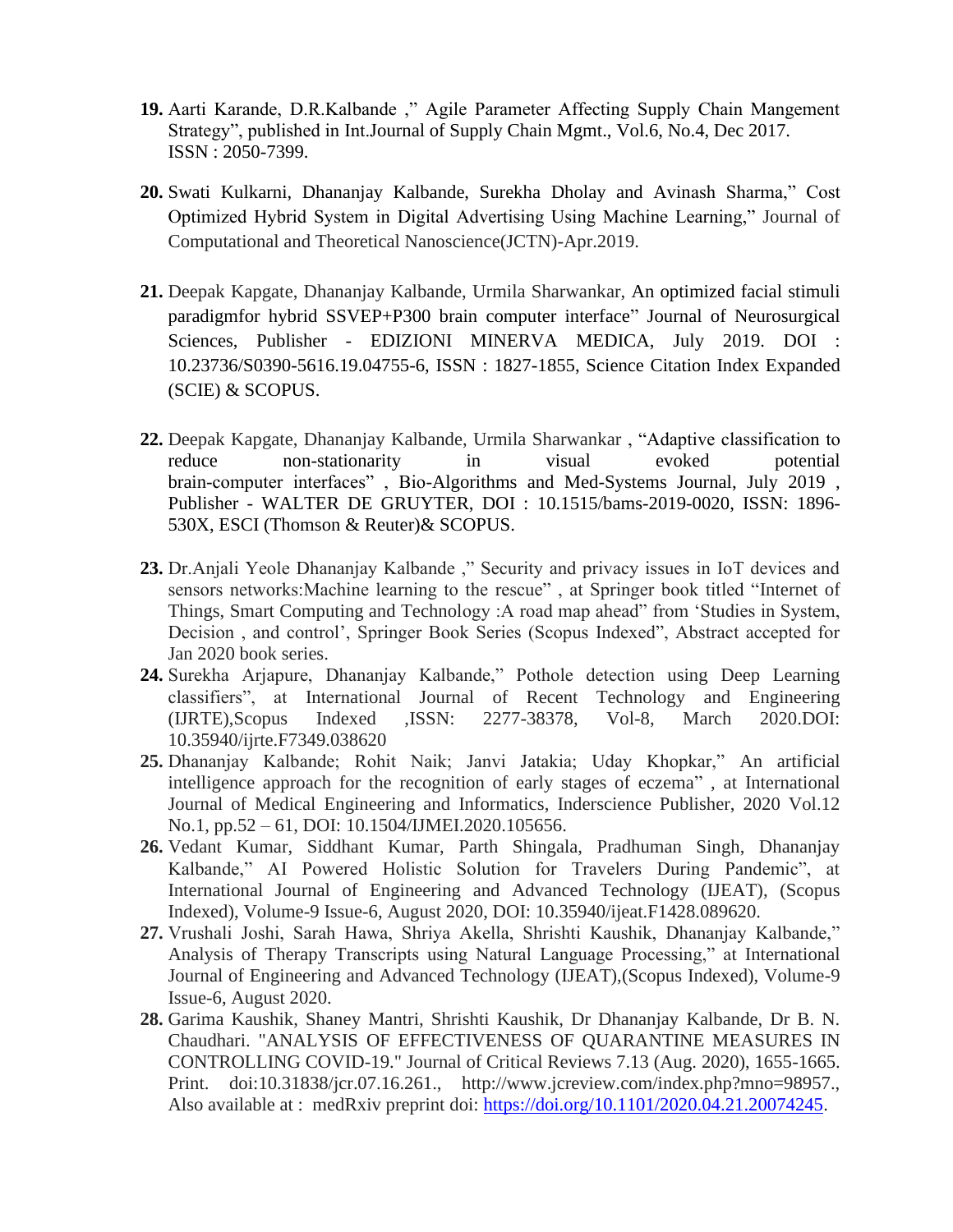#### **NATIONAL CONFERENCE [6]**

- **1.** D.R.Kalbande, "MIS for Knowledge Management in the organization" ,National Conference at Bannari Amman Inst.of Technology, Tamil Nadu, India, 2005.
- **2.** D.R.Kalbande,"Network Intrusion and detection Mechanism" , National Conference at Govt.College Engg., Aurangabad, 2005.
- **3.** D.R.Kalbande **,**"A Novel Idea to speed up the customer business in the context of Indian railways" , K.J.Somaiya College of Engineering, Mumbai, 2006.
- **4.** Swati Iyer, Neelam Gulrajani, D.R.Kalbande, "Systolic Arrays and Recursion : A new approach for matrix multiplication" , National Conference on "Recent Advances in Computer Vision and Information Technology", Government College of Technology, Coimbatore, March 2010.
- **5.** S.khan,D.R.Kalbande,"Machine Learning model for Efficient Product Categorization" ,National Conference on Eco-Friendly Technologies for sustainable growth,ICEFT-14, March 27-28 2014 at MHSSCOE,Mumbai,India.
- **6.** Dhananjay Kalbande, Parth Dedhia, Nikhil B, Arban G, Darshan S, Dr.Uday Khopkar, "Artificial Intelligence Enabled Method for predicting Acne-Non Acne" , National Conference on Artificial Intelligence in Health Informatics and Virtual Reality on **31st August 2019 at Tata Institute of Social Sciences,Mumbai.,**

#### **\* SECOND PRIZE WINNER AT TISS,AUG.2019.**

#### **INTERNATIONAL CONFERENCE [91]**

- **1.** Dhananjay Kalbande.G.T.Thampi,"Identifying the research areas in the realm of "Information technology in Manufacturing" ,JMI University, Delhi in Jan 2006.
- **2.** Dhananjay Kalbande, Dr.Gopakumran Thampi, "Neuro-Analytical Hierarchy Process (NAHP) Approach for Selecting ERP Technologies in a Ongoing Project Settings",3rd IEEE International Conference onComputer Science and Information Technology (IEEE ICCSIT 2010) ,July 9-11, 2010,Chengdu ,China. ,IEEE Catalog Number:CFP1057E-PRT , Vol.4, ISBN: 978-1-4244-5538-6, Library of congress :2009938342.
- **3.** Dhananjay Kalbande and Dr. Gopakumaran Thampi, Priyank Singhal, SumiranShah, **"**Zip it Up SMS :- A Path breaking Technology Model in the field of Mobile Messaging".3rd IEEE International Conference on Computer Science and Information Technology, (IEEE ICCSIT 2010) ,July 9-11 2010,Chengdu ,China.,IEEE Catalog Number:CFP1057E-PRT , Vol.4,ISBN: 978-1-4244-5538-6,Library of congress :2009938342.
- **4.** Dhananjay Kalbande and Dr. Gopakumaran Thampi,"Total Productive Maintenance Accelerating OEE in a Manufacturing Industry leveraging pervasive technologies".IEEE International conference on Manufacturing Science & Technology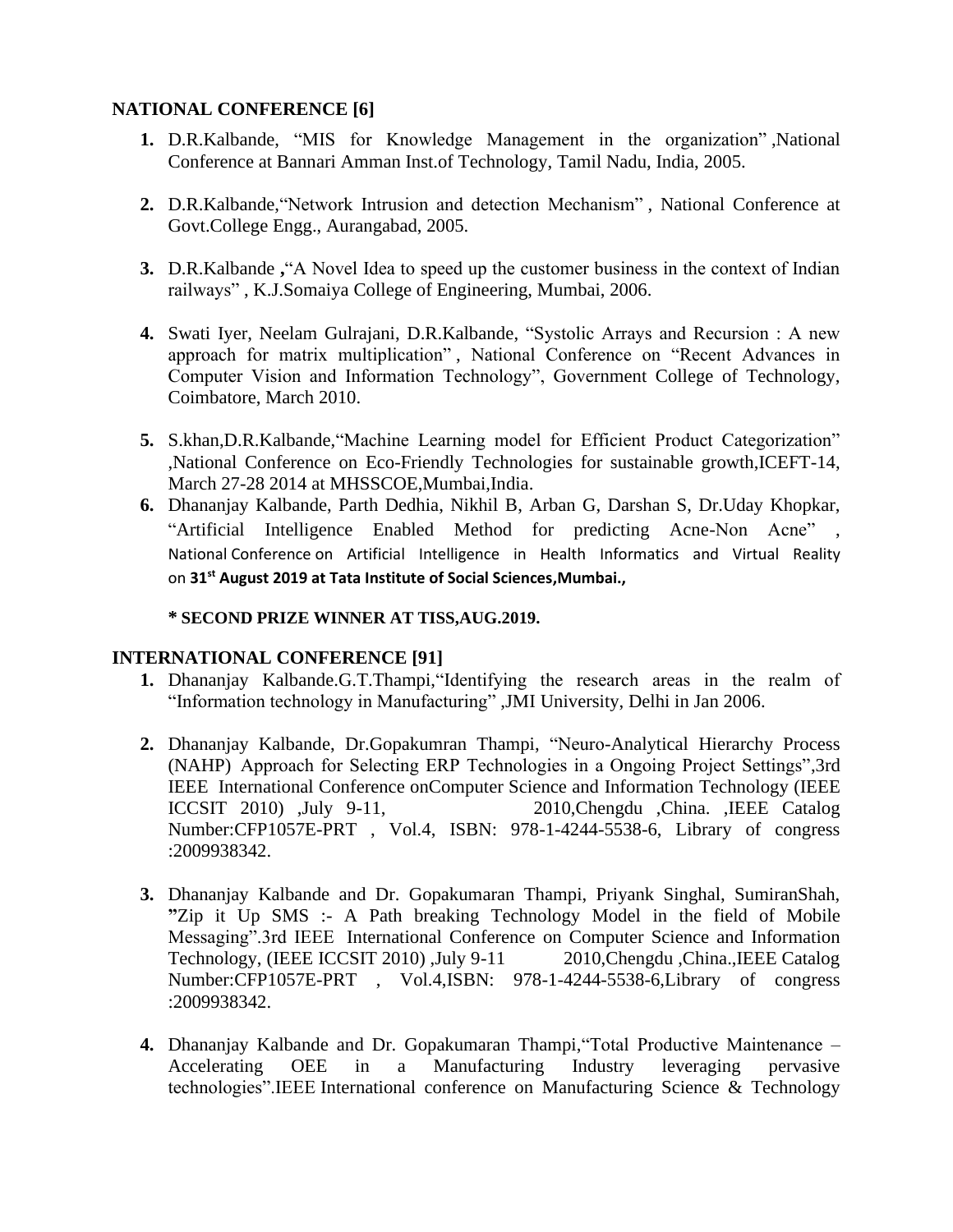(ICMST 2010), Kuala Lumpur, Malaysia 26-28 Nov 2010. (IEEE Catalog Number:CFP1045L-PRT , Vol.4, ISBN: 978-1-4244-5538-6)

- **5.** Dhananjay Kalbande,Aakash Mishra,Sanjivani Patil,Sneha Nirgudkar,Prashant Patel,"Lip Reading Using Neural Networks".IEEE 2010 International Conference on Graphic and Image Processing (ICGIP December 2010) Manila, Philippines. Proc. SPIE 8285, 828519 (2011); doi:10.1117/12.913406
- **6.** Nilesh Deotale,Dhananjay Kalbande,Aakash Mishra, **"**Energy Conservation using Face Detection. Published in IEEE 2010 International Conference on Graphic and Image Processing (ICGIP December 2010) Manila, Philippines. Proc. SPIE 8285, 828526 (2011); doi:10.1117/12.913489
- **7.** Dhananjay Kalbande and Dr. Gopakumaran Thampi ,"Demonstrating Creation of an Empirical Formula from the First Principle: A Case Study in Manufacturing Industries",International Conference on Development And Applications Of Statistics InEmerging Areas Of Science & Technology December 8-10, 2010 (ICDASEAST 2010),University of Jammu, Jammu-180006, India.
- **8.** Dhananjay Kalbande and Dr. Gopakumaran Thampi ,"An Empirical Relationship Of Cost Of Technology Acquisition And Cost Reduction In Manufacturing Enterprises.",IEEE 2011 3rd International Conference on Computer Modeling and Simulation (ICCMS 2011) Mumbai, India. (IEEE catalog no. CFP1197F-ART, ISBN: 978-1-4244-9243-5).
- **9.** Dhananjay Kalbande,Dr.Gopakumaran Thampi ,"Leveraging Agility in Business Processes using E-Procurement", Accepted for publication in IEEE 2011 3rd International Conference on Machine Learning and Computing (ICMLC 2011)Singapore, February 26-28, 2011(ICMLC SINGAPORE FEB.2011, IEEE PRESS.).
- **10.** Dhananjay Kalbande,Dr.Gopakumaran Thampi,P.Singhal **, "**Preprocessing Selection Of Enterprise Resource Planning Applications In Small Manufacturing Industry And Its Impact On Business Process Agility",2011 International Conference on Software and Information Engineering MALAYSIA JUNE 2011.(ICSIE MALAYSIA 2011 ASME PRESS). DOI: http://dx.doi.org/10.1115/1.859735.paper71
- **11.** Dhananjay Kalbande,Dr.Gopakumaran Thampi, "E-procurement for increasing business process agility",International Conference & workshop on Emerging Trends and Technology (ICWET -ACM MUMBAI 25-26 Feb 2011) ,ACM International Digital Library,SIGART,USA. ISBN: 978-1-4503-0449-8 , DOI :10.1145/1980022.1980187
- **12.** Dhananjay Kalbande,Sanket Bhoir, Sneha Nirgudkar, Sanjivani Patil, "Neural Network Based Empirical Model Development for E-Business (Mobile) Application.", International Conference & workshop on Emerging Trends and Technology(ICWET - ACM MUMBAI 25-26 Feb 2011) ,ACM International Digital Library, SIGART, USA.ISBN: ISBN:978-1-4503-0449- 8,DOI:10.1145/1980022.1980353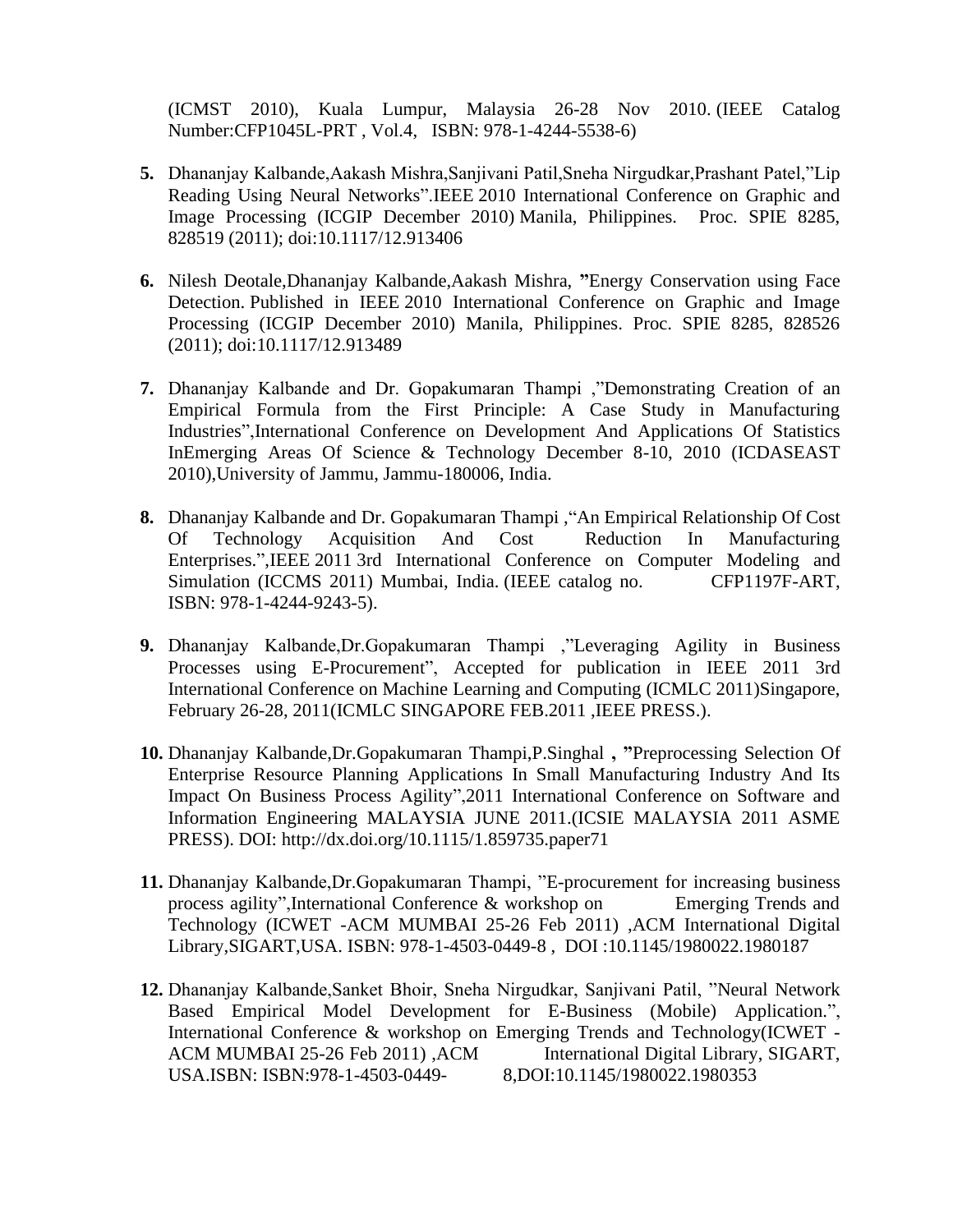- **13.** Dhananjay Kalbande, Shekhar Shah, Presha Shah, Jigar Rudani, "Algorithm to access Office Files on Mobile Phones",International Conference & workshop on Emerging Trends and Technology(ICWET -ACM MUMBAI 25-26 Feb 2011) , and ACM, New York NY(USA), ISBN :978-1-4503-0449, DOI:10.1145/1980022.1980112
- **14.** Dhananjay Kalbande,Dr.Gopakumaran Thampi,"An approach to eliminate Self-gratifying Technology (SGT) in manufacturing industry: A case study and critical Research Review.",International Conference Data Management(ICDM -IMT Ghaziabad,India,November 2011.
- **15.** Dr.Dhananjay Kalbande ,Chaitali Shah, Apporva Nigam,Priti Kothawade, "Integrating ERP to Accelerate Business Process Agility: A Case Study and Critical Research Review in Indian Pharmaceutical Industry", IEEE-2012,ICCICT-19-20 Oct. 2012,Mumbai,India.**PrintISBN:** 978-1-4577-2077-2, DOI : [10.1109/ICCICT.2012.6398116](http://dx.doi.org/10.1109/ICCICT.2012.6398116)
- **16.** Kalbande D.R.,Khan Sumaiya,Thampi G.T., "Neuro Analytical Hierarchy Process (NAHP) Approach for CAD/CAM/CIM Tool Selection in the Context of Small Manufacturing Industries", IEEE-2012, International Conference ,ICCICT-2012,Mumbai,India.**Print ISBN:** 978-1-4577-2077-2, DOI : [10.1109/ICCICT.2012.6398139,](http://dx.doi.org/10.1109/ICCICT.2012.6398139)
- **17.** Pisolkar Pranali, Parmar, Sneha; Poojari, Chitra; Kalbande,Dhananjay, "Satellite Positioning Simulation System", IEEE-2012, International Conference ,ICCICT-2012,Mumbai,India.DOI: 10.1109/ICCICT.2012.6398141 Year: 2012 , Page(s): 1 – 4.
- **18.** Mhapsekar Aditi; Kulkarni, Priyanka; Nagarsekar, Uma;Kalbande, Dhananjay R., "Voice enabled Android application for vehicular complaint system: Using GPS and GSM-SMS technology", IEEE sponsored International Conf. on Information and Communication Technologies (WICT), Trivendrum Oct 30, 2012 ,DOI: 10.1109/WICT.2012.6409133 Publication Year: 2012 , Page(s): 520 – 524.
- **19.** Alifiya Bhanapurwala,Subhashree C,Aishwarya V, D.R.Kalbande ,"Demonstration of Signature Analysis using Intelligent Systems", 3<sup>rd</sup> International Conference on advances in Computing, communication and control ,Springer 18-19 Jan 2013. Volume 361, 2013, pp 199-206, DOI:10.1007/978-3-642-36321-4\_18,Print ISBN: 978-3-642-36320- 7,Online ISBN:978-3-642-36321-4
- **20.** Mhapsekar Aditi,Kalbande Dhananjay R. ,Kulkarni Priyanka, Nagarsekar Uma ,"Emotion Detection from "The SMS of the Internet",Published in IEEE International Conference Dec 19-21 2013,,IEEE RAICS-2013,Trivandrum,Kerala,India.
- **21.** Kanchan Chandnani, Deepti Chavan, Pratiti Desai and Dr.Dhananjay R. Kalbande, "Machine Learning Applied To Human Learning"IEEE International Conference IEEE INDICON 2013,13-15 Jan 2013,IIT Bombay,Mumbai,India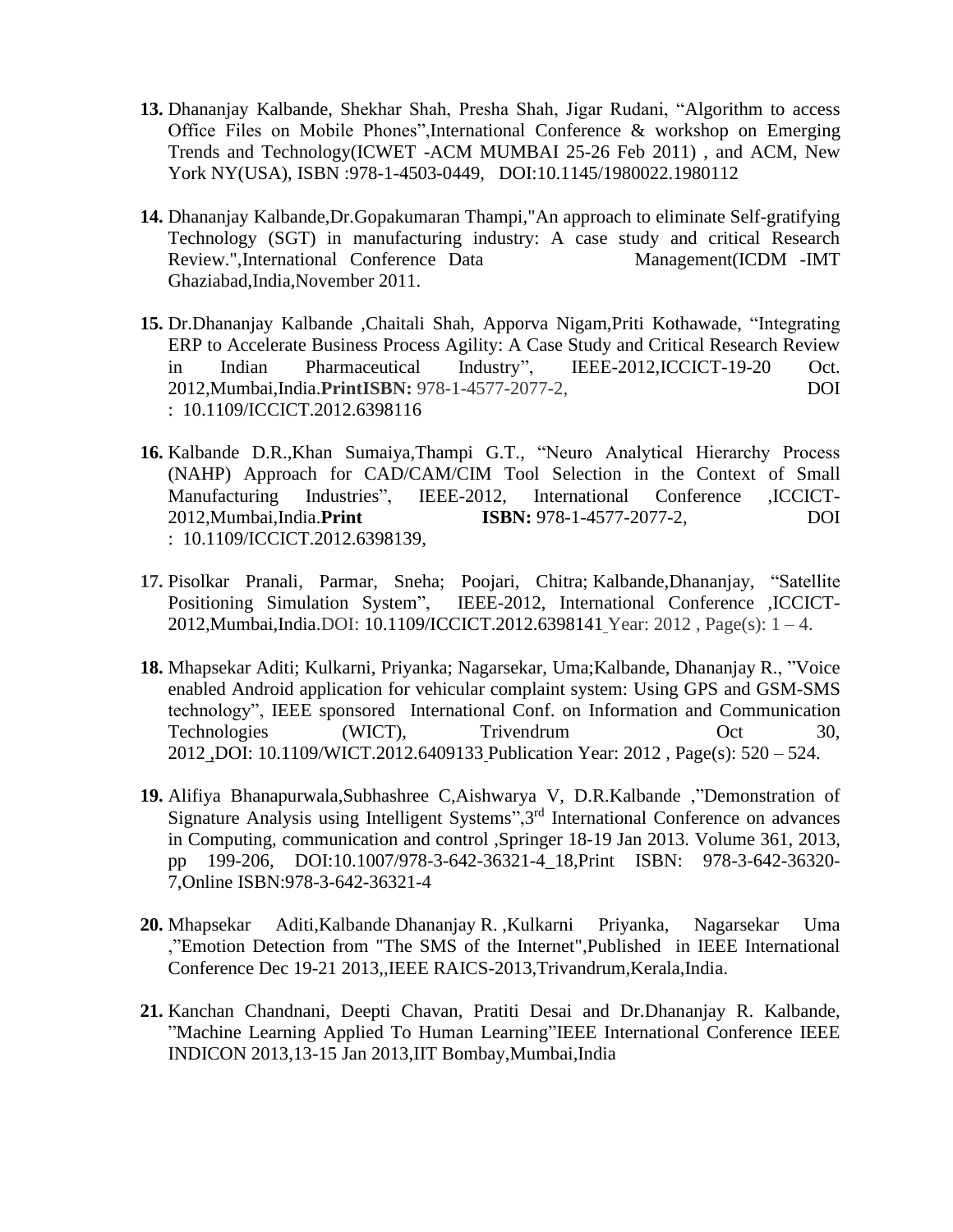- **22.** Sumit G.,O.Karande,A.Pandya,Dr.D.R.Kalbande, "Gesture detection system using smart watch based motion sensors", IEEE Conference (CSCITA –Approved by IEEE), April 4-5 2014,Mumbai.
- **23.** Sridari Iyer,Dr.D.R.Kalbande,"Research on Educative Games for Autistic Children",IEEE Conference (CSCITA –Approved by IEEE), April 4-5 2014,Mumbai.
- **24.** Deepshikha H.,Dr.D.R.Kalbande,"Review of Mobile Data Offloading through Wi-Fi", IEEE Conference (CSCITA –Approved by IEEE), April 4-5 2014,Mumbai.
- **25.** Aarti Karande,Dr.D.R.Kalbande, "Web service selection based on QoS using Feedforward Neural Network", International Conference ICICT-2014,IEEE Delhi Section,in KIET,Gaziabad ,Year 2014-15.
- **26.** Nilakshi Jain,Dr.D.R.Kalbande," Digital forensic framework using feedback and case history keeper", IEEE Conference (ICCICT-2015 Approved by IEEE) .Jan 15-17,2015,Mumbai. DOI: [10.1109/ICCICT.2015.7045670,](http://dx.doi.org/10.1109/ICCICT.2015.7045670)Publication Year: 2015 , Page(s):  $1 - 6$ .
- **27.** Save [Shraddha,](http://ieeexplore.ieee.org/search/searchresult.jsp?searchWithin=p_Authors:.QT.Save,%20Shraddha.QT.&newsearch=true)[Gala Mansi](http://ieeexplore.ieee.org/search/searchresult.jsp?searchWithin=p_Authors:.QT.Gala,%20Mansi.QT.&newsearch=true)[,Patil Surabhi](http://ieeexplore.ieee.org/search/searchresult.jsp?searchWithin=p_Authors:.QT.Patil,%20Surabhi.QT.&newsearch=true)[,Kalbande Dhananjay R.,](http://ieeexplore.ieee.org/search/searchresult.jsp?searchWithin=p_Authors:.QT.Kalbande,%20Dhananjay%20R..QT.&newsearch=true)["Applying human](http://ieeexplore.ieee.org/xpl/articleDetails.jsp?tp=&arnumber=7045691&refinements%3D4257941077%26queryText%3DICCICT+2015)  [computer interaction to individual security using mobile](http://ieeexplore.ieee.org/xpl/articleDetails.jsp?tp=&arnumber=7045691&refinements%3D4257941077%26queryText%3DICCICT+2015)  [application"](http://ieeexplore.ieee.org/xpl/articleDetails.jsp?tp=&arnumber=7045691&refinements%3D4257941077%26queryText%3DICCICT+2015),IEEE Conference **(ICCICT-2015 Approved by IEEE)** .Jan 15- 17,2015,Mumbai. DOI: [10.1109/ICCICT.2015.7045691](http://dx.doi.org/10.1109/ICCICT.2015.7045691) ,Publication Year: 2015 , Page(s):  $1 - 6$ .
- **28.** Kanakia Harshil, [Kalbande, Dhananjay R.,](http://ieeexplore.ieee.org/search/searchresult.jsp?searchWithin=p_Authors:.QT.Kalbande,%20Dhananjay%20R..QT.&newsearch=true) ["Twitilyzer: Designing an approach for ad](http://ieeexplore.ieee.org/xpl/articleDetails.jsp?tp=&arnumber=7045716&refinements%3D4257941077%26queryText%3DICCICT+2015)[hoc search engine"](http://ieeexplore.ieee.org/xpl/articleDetails.jsp?tp=&arnumber=7045716&refinements%3D4257941077%26queryText%3DICCICT+2015), IEEE Conference **(ICCICT-2015 Approved by IEEE)**.Jan 15- 17,2015, Mumbai. DOI: [10.1109/ICCICT.2015.7045716,](http://dx.doi.org/10.1109/ICCICT.2015.7045716)Publication Year: 2015 ,Page(s): 1–4.
- **29.** Alifiya Bhanpurawala, Subhashree Chowdhury and Aishwarya Venkateshl, ["Screen](http://ieeexplore.ieee.org/xpl/articleDetails.jsp?tp=&arnumber=7045716&refinements%3D4257941077%26queryText%3DICCICT+2015) sharing application for Mobile Phones", presented in IEEE Conference (ICTSD-2015 Approved by IEEE) .Feb4- 6,2015,Mumbai.
- **30.** Mohsin Karovaliya, Saifali Karedia, Sharad Oza, D.R. Kalbande ,"Enhanced Security for ATM Machine with OTP and Facial Recognition Features",presented in International Conference On Advanced Computing Technologies And Application, D.J. Sanghvi college of Engineering,Mumbai March 2015, Year : Mar 2015 Published :Elsevier,Science direct [doi:10.1016/j.procs.2015.03.166.](http://dx.doi.org/10.1016/j.procs.2015.03.166)
- **31.** Mrs. Aarti M. Karande, Dr. D.R. Kalbande "Business Process Analyzed factors affecting Business Model Innovation" Fr C Rodrigues Institute of Technology, Vashi 2015 , presented in International Conference on Nascent Technologies in the Engineering Field (ICNTE) DOI: [10.1109/ICNTE.2015.7029933](http://dx.doi.org/10.1109/ICNTE.2015.7029933) Feb 2015
- **32.** Kailas K. Devadkar and Dhananjay R. Kalbande, "Partioning Android Mobile Application For Improving Execution Time " ,in IEEE International Conference on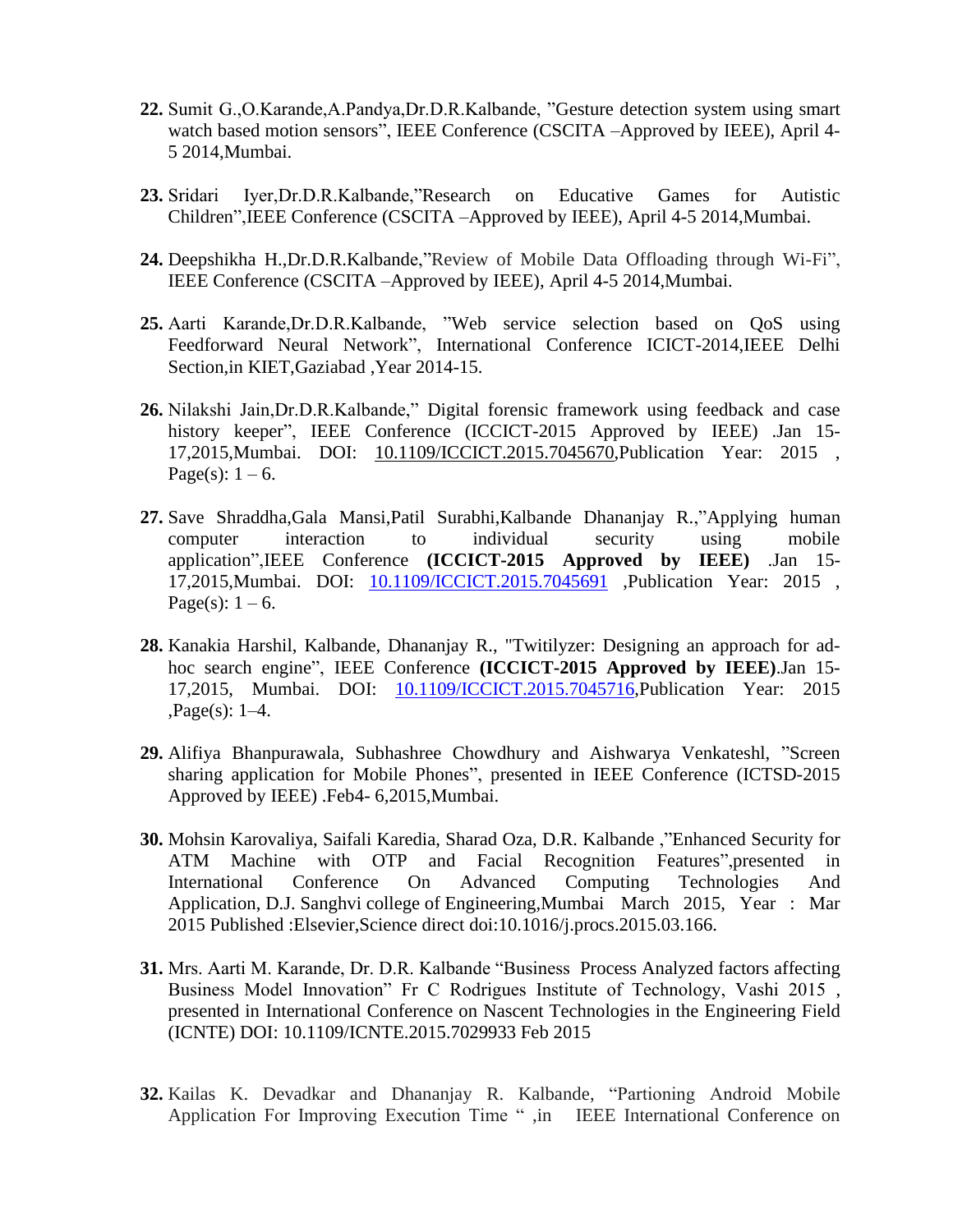Research in Computational Intelligence and Communication Networks 20-22 Nov. 2015 DOI:1109/ICRCICN.2015.7434277

- **33.** Dheeraj Pandey ,Dr Dhananjay Kalbande ,Vijaya Kamble," Comparative Analysis of Carrier Sense Multiple Access and Carrier Sense Multiple Access with Shortest First",2015 IEEE Global Conference on Communication Technologies (GCCT-2015), 23rd and 24th April 2015, DOI: 978-1-4799-8553- 1/15/\$31.00 © 2015 IEEE. **2015-16**
- **34.** Nilakshi Jain , Dr. Dhananjay R Kalbande ," Computer Forensic Tool using History and Feedback Approach", International Conference on Reliability, InfoCom Technologies and Optimizations IEEE Conference ,Delhi (ICRITO-2015). (**Print** ISBN: 978-1-4673- 7231-2)
- **35.** Nilakshi Jain , Dr. Dhananjay R Kalbande, "Digital Forensic Framework using Feedback and Case History Keeper",International Conference on Communication, Information and Computing Technology IEEE Conference (ICCICT-2015) ,SPIT , Mumbai India (Print ISBN:978-1-4799-5521-3).
- **36.** Nilakshi Jain , Shwetambari Pawar, Dr. Dhananjay R Kalbande , "Network Security Analyzer: Detection and Prevention of Web Attacks Using Digital Forensic" **,** International Conference on ICT for Intelligent Systems (ICTIS – 2015)Ahmadabad. (Springer SIST), Series Title: Smart Innovation, Systems and Technologies (SIST) ISSN Number – 2190-3018.
- **37.** Nilakshi Jain , Dr. Dhananjay R Kalbande , "Physical and Cyber Crime Using Digital Forensic Approach",International Conference on ICT for Intelligent Systems (ICTIS – 2015) Ahmadabad(Springer SIST), Series Title: Smart Innovation, Systems and Technologies (SIST) ISSN Number – 2190-3018.
- **38.** Mrs. Aarti M. Karande, Dr. D.R. Kalbande "Selection of optimal services working on SCM strategies using Fuzzy decision making methods" 2nd IEEE International Conference on Computational Intelligence & Communication Technology (IEEE CICT-2016) Ghaziyabad India
- **39.** Seema Kolkur ,Dhananjay Kalbande,"Review of Machine Learning Algorithms in R software for Diagnosis of ESD Diseases" , presented in ACM Women in Research Conference (ACM-WIR 2016),at Sri Aurobindo Institute of Technology, Indore.21<sup>st</sup> March 2016.
- **40.** Anjali Yeole, Dhananjay Kalbande," Use of Internet of Things (IoT) in Healthcare: A Survey ", accepted for presentation and publication in ACM Women in Research Conference (ACM-WIR 2016),at Sri Aurobindo Institute of Technology, Indore.21<sup>st</sup> March 2016.
- **41.** Nilakshi Jain,Dhananjay Kalbande ," Empirical relationship between Victim's occupation and their knowledge of Digital Forensic ", accepted for presentation and publication in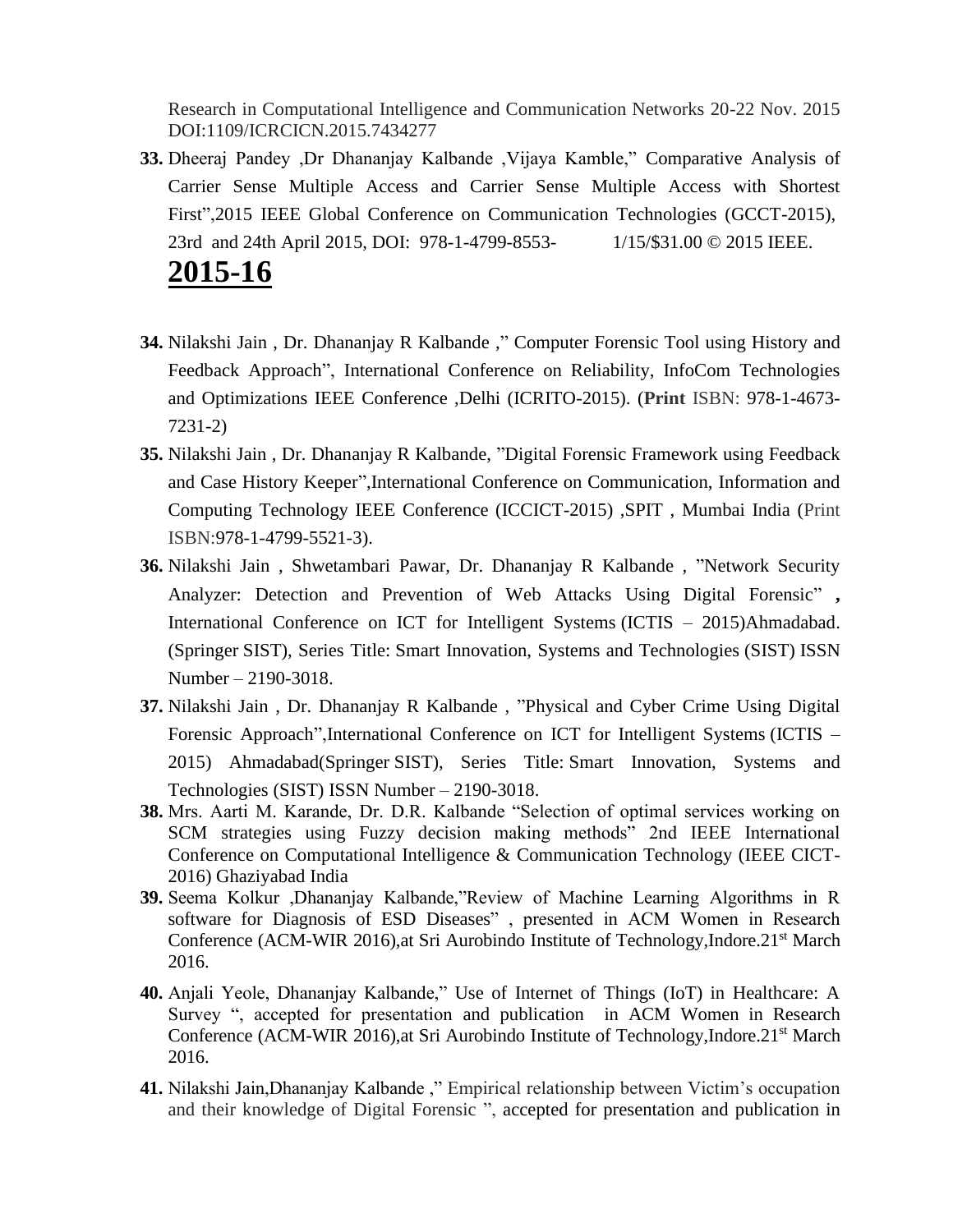ACM Women in Research Conference (ACM-WIR 2016),at Sri Aurobindo Institute of Technology, Indore.21st March 2016.

- **42.** Nilakshi Jain ,Dhananjay Kalbande, "Computerized Forensic Approach Using Data Mining Techniques", accepted for presentation and publication in ACM Women in Research Conference (ACM-WIR 2016), at Sri Aurobindo Institute of Technology, Indore. 21<sup>st</sup> March 2016.
- **43.** Asha Bharambe,Dhananjay Kalbande, "Techniques and Approaches for Disease Outbreak Prediction: A Survey", accepted for presentation and publication in ACM Women in Research Conference (ACM-WIR 2016),at Sri Aurobindo Institute of Technology, Indore. 21<sup>st</sup> March 2016.
- **44.** Ankit Srivastava ,Dhananjay Kalbande," Neuro-Bi Approach For Management Information System For An Enterprise", presented in 2016 International conference on Smart structure and system( 2016 IEEE ICSSS),at Saveetha Engineeing College,Anna University,Chennai, India, March 23,24 .2016.
- **45.** Manjusha G.,D.Pandey, Dhananjay Kalbande, "Machine Learning Approach for Predicting bumps on Road", 2015 International Conference on Applied and Theoretical Computing and Communication Technology (iCATccT), Davangiri, Maharashtra 29-31Oct 2015.DOI: [10.1109/ICATCCT.2015.7456932.](http://dx.doi.org/10.1109/ICATCCT.2015.7456932)
- **46.** Nikita Patil, Dhananjay Kalbande, "Demonstrating Protein Analysis for cancer Disease using Approximation Algorithms" presented  $3<sup>rd</sup>$  International conference on Electronics and communication system,ICECS.25-26 Feb.2016. Karpagam College of Engineering,Coimbatore,India.

- **47.** Mrs. Aarti M. Karande, Dr. D.R. Kalbande ,"Solving enterprise solution complexity in SCM domain through Business process agility" at 7th IEEE international advances computing conference hosted by Vallurupalli Nageswara rao Vignana jyothi Institute of Engineering and Technology Hyderabad on 5th – 7th Jan 2017
- **48.** Devashree Mehta, Faizaan Charania, **Dhananjay Kalbande** ," Comparative Study of KNN and ENN approaches for the Netflix Challenge" presented and published in 2016 International Conference on Engineering and Technology (ICET). (IEEE Sponsored) 16 Dec - 17 Dec 2016, at KCEE, Coimbtore, India.
- **49.** Suvarnamala Sonune,**Dhananjay Kalbande**, "Issues in IoT Healthcare Platforms: A Critical Study and Review", presented and published in 2016 International Conference on Engineering and Technology (ICET). (IEEE Sponsored) 16 Dec - 17 Dec 2016.,at KCEE, Coimbtore, India.
- **50.** Dr.Mithali Jage, Dr.Uday Khopkar, **Dr.Dhananjay Kalbande**, Maitri Shroff, Sanskruti Shah, Shivani Inamdar ,Janvi Jatakia, Rohit Naik " Artificial Intelligence enabled Machine Learning approach for recognizing early stage of Psoriasis and Eczema" presented in 10<sup>th</sup> ADC 2016, Asian Dermatological Congress, Oct.2016, Mumbai, India. The work presented in this Congress is a research outcome of collaborative research work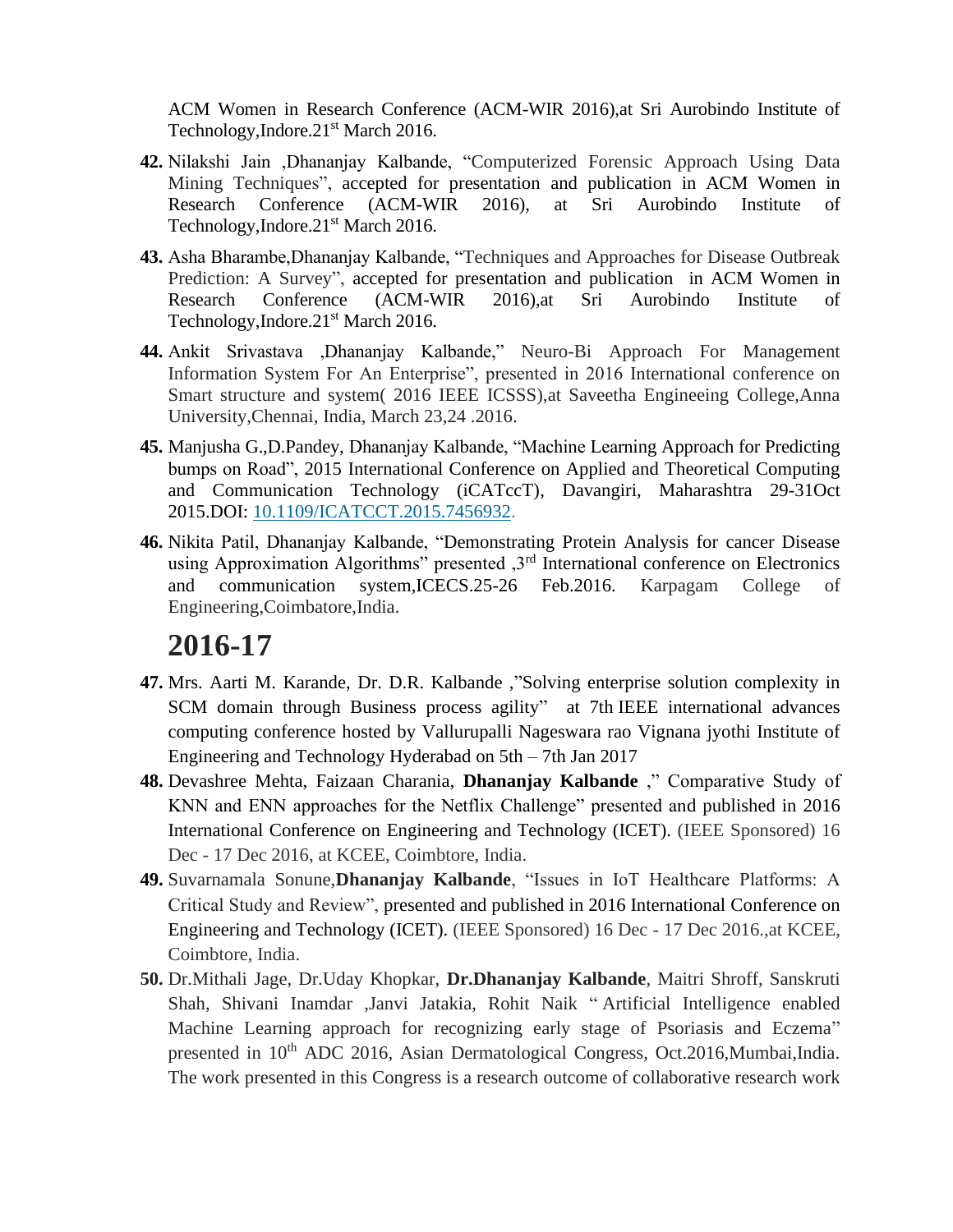with Skin and VD department ,Seth G.S.Medical College and KEM Hospital and SPIT,Mumbai.

- **51.** Suvarnamala Sonune,**Dhananjay Kalbande,** " IoT Enabled API for Secure Transfer of Medical Data", Presented in IEEE sponsored 2017 International Conference on Intelligent Computing and control(I2C2-17) , at KCEEm Coimbatore , India. 23-24 June 2017.
- **52.** Sridari Iyer,Dr.D.R.Kalbande, "Assess Autism level while playing Games ", presented in 2<sup>nd</sup> International conference on Communication system, computing and IT applications, IEEE-CSCITA , 7-8 April 2017,Mumbai., DOI: [10.1109/CSCITA.2017.8066573,](https://doi.org/10.1109/CSCITA.2017.8066573) **ISBN:** 978-1-5090-4381-1

- **53.** Ayush Shah, Akash Dubey, Vishesh Hemnani, Divye Gala, D.R.Kalbande, "Smart Farming System : Crop Yield Prediction Using Regression Techniques" ,presented at International conference on Wireless communication (ICWiCOM-2017), 19-20 Jan 2018, in DJSCOE, Mumbai, India.( Paper to be published in Springer Digital Library under the series "Lecture notes on Data Engineering and Communication Technologies".)
- **54.** Anjai Yeole, D.R.Kalbande, "MAC based Group Management Protocol for IoT[MAC-GMP-IoT ]", presented at International conference on Wireless communication (ICWiCOM-2017), 19-20 Jan 2018, in DJSCOE, Mumbai, India.( Paper to be published in Springer Digital Library under the series "Lecture notes on Data Engineering and Communication Technologies".)
- **55.** D.R.Kalbande, Ms.Anushka Kanawade, Ms. Smruti Varvadekar ," Comparative analysis of methods for monitoring activities of daily living for the elderly people", presented at International conference on Wireless communication (ICWiCOM-2017), 19-20 Jan 2018, in DJSCOE, Mumbai, India.( Paper to be published in Springer Digital Library under the series "Lecture notes on Data Engineering and Communication Technologies".)
- **56.** Ms. Pratiti Desai, Ms. Anushka Kanawade, Ms. Smruti Varvadekar, D.R.Kalbande, " Gesture and Voice Recognition in Story Telling Application" presented in International Conference on Smart City and Emerging Technologies (ICSCET 2018) in association with IEEE, in UCE, 5<sup>th</sup> Jan., 2018, Mumbai, India.
- **57.** Aditya Das, Shantanu Gawde ,Khyati Suratwala, D.R.Kalbande, "Sign Language Recognition using Deep Learning on custom processed static gesture images" , presented in International Conference on Smart City and Emerging Technologies (ICSCET 2018) in association with IEEE, in UCE, 5<sup>th</sup> Jan., 2018, Mumbai, India.
- **58.** Sanket Agrawal, Rucha Rangnekar, Divye Gala, Sheryl Paul , D.R.Kalbande," Detection of Breast Cancer from Mammograms using a Hybrid Approach of Deep Learning and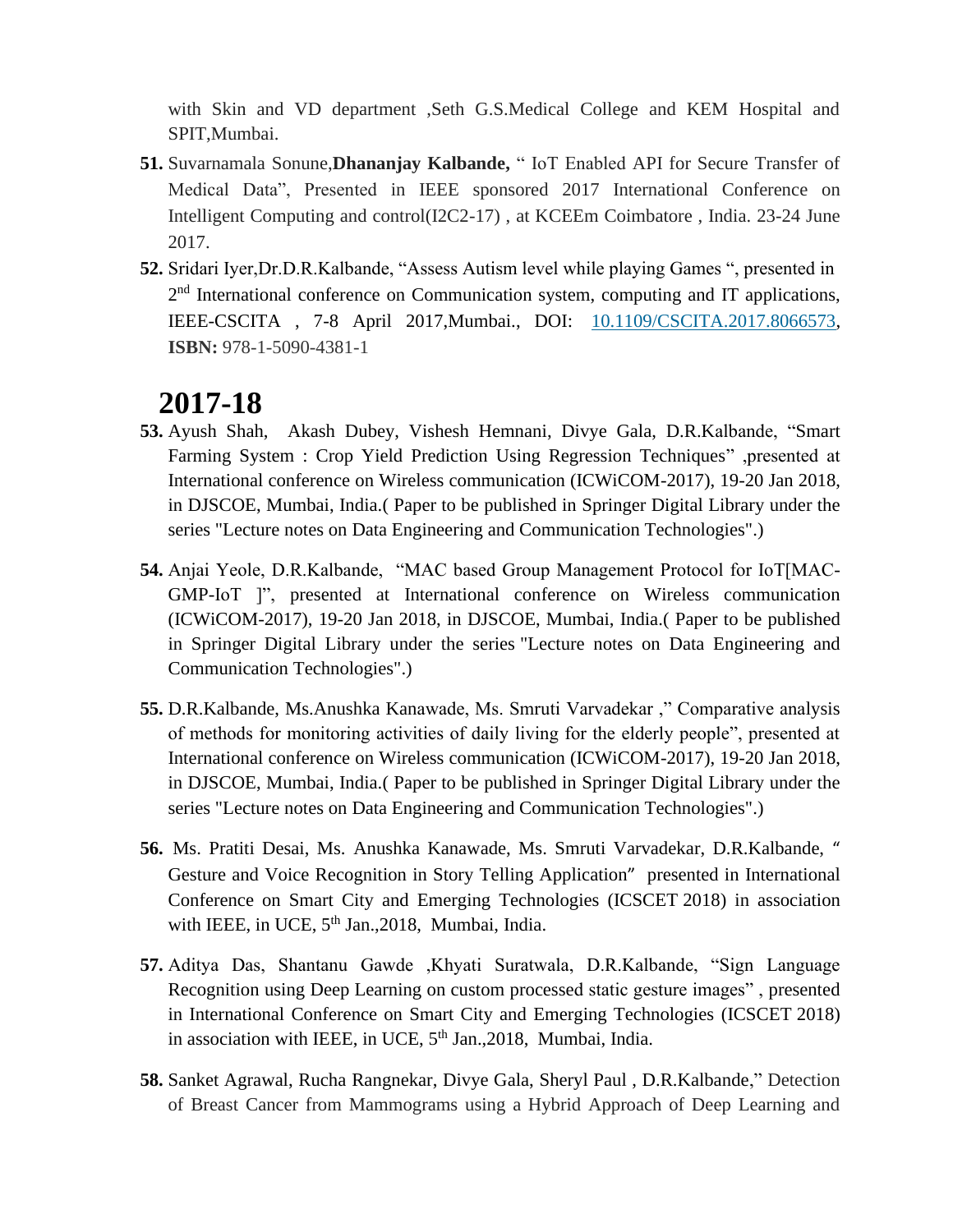Linear Classification", presented in International Conference on Smart City and Emerging Technologies (ICSCET 2018) in association with IEEE, in UCE,  $5<sup>th</sup>$  Jan., 2018, Mumbai, India.

- **59.** Anjali Yeole , D.R.Kalbande ," Change Management Approach for integrating IoT Technology in Healthcare System", presented in International Conference on Smart City and Emerging Technologies (ICSCET 2018) in association with IEEE, in UCE,  $5<sup>th</sup>$ Jan.,2018, Mumbai, India.
- **60.** John Britto, D.R.Kalbande ," Analysis of Technological Advances in Autism", presented in International Conference on Incentive Computing and Informatics (ICICI 2017) ,sponsored by IEEE, in REC ,23-24 Nov.2017,Coimbtore ,TN, India.
- **61.** Asha Bharambe, D.R.Kalbande ,"Dengue Outbreak Prediction using Data Mining Techniques" , presented in International Conference on Electrical, Electronics, Computers, Communication,Mechanical and Computing (EECCMC) on  $28<sup>th</sup> \&$ 29th January 2018 at Priyadarshini Engineering College, Chettiyappanur, Vaniyambadi - 635751, Vellore District, Tamil Nadu, India.
- **62.** Twinkle Rambhia, Madhuri Dhodi ,Vaibhavi Patel, D.R.Kalbande ," Design of an Intelligent system for Autism ", presented in 2018 International conference on Communication, Information, & Computing Technology (ICCICT), Feb 2-3 2018, Mumbai,India.

- **63.** Aarti M. Karande , Dr. Dhananjay R. Kalbande, Dr. Avinash Sharma ," SCM Enterprise solution using Soft Computing Techniques", presented in 3<sup>rd</sup> International conference on Soft Computing: Theories and application(SoCTA 2018) at Dr. B.R.Ambedkar N.I.T., Jalandhar, Punjab on  $21<sup>st</sup>$  Dec to  $23<sup>rd</sup>$  Dec. 2018.
- **64.** Surekha Arjapure, Kalbande D.R.," Review on Analysis Techniques for Road Pothole Detection", presented in 3<sup>rd</sup> International conference on Soft Computing: Theories and application(SoCTA 2018) at Dr. B.R.Ambedkar N.I.T., Jalandhar, Punjab on  $21<sup>st</sup>$  Dec to 23<sup>rd</sup> Dec. 2018.
- **65.** D.R. Kalbande, Dr.Uday Khopkar, Dr.Avinash Sharma, Neil Daftary,,Yash Kokate, and Royston Dmello," Early stage detection of Psoriasis using Artificial Intelligence and Image Processing", presented in 3<sup>rd</sup> International conference on Soft Computing: Theories and application(SoCTA 2018) at Dr. B.R.Ambedkar N.I.T., Jalandhar, Punjab on 21<sup>st</sup> Dec to 23<sup>rd</sup> Dec.2018.
- **66.** Anjali Yeole, D.R.Kalbande,Avinash Sharma, "Security of 6LoWPAN IoT Networks in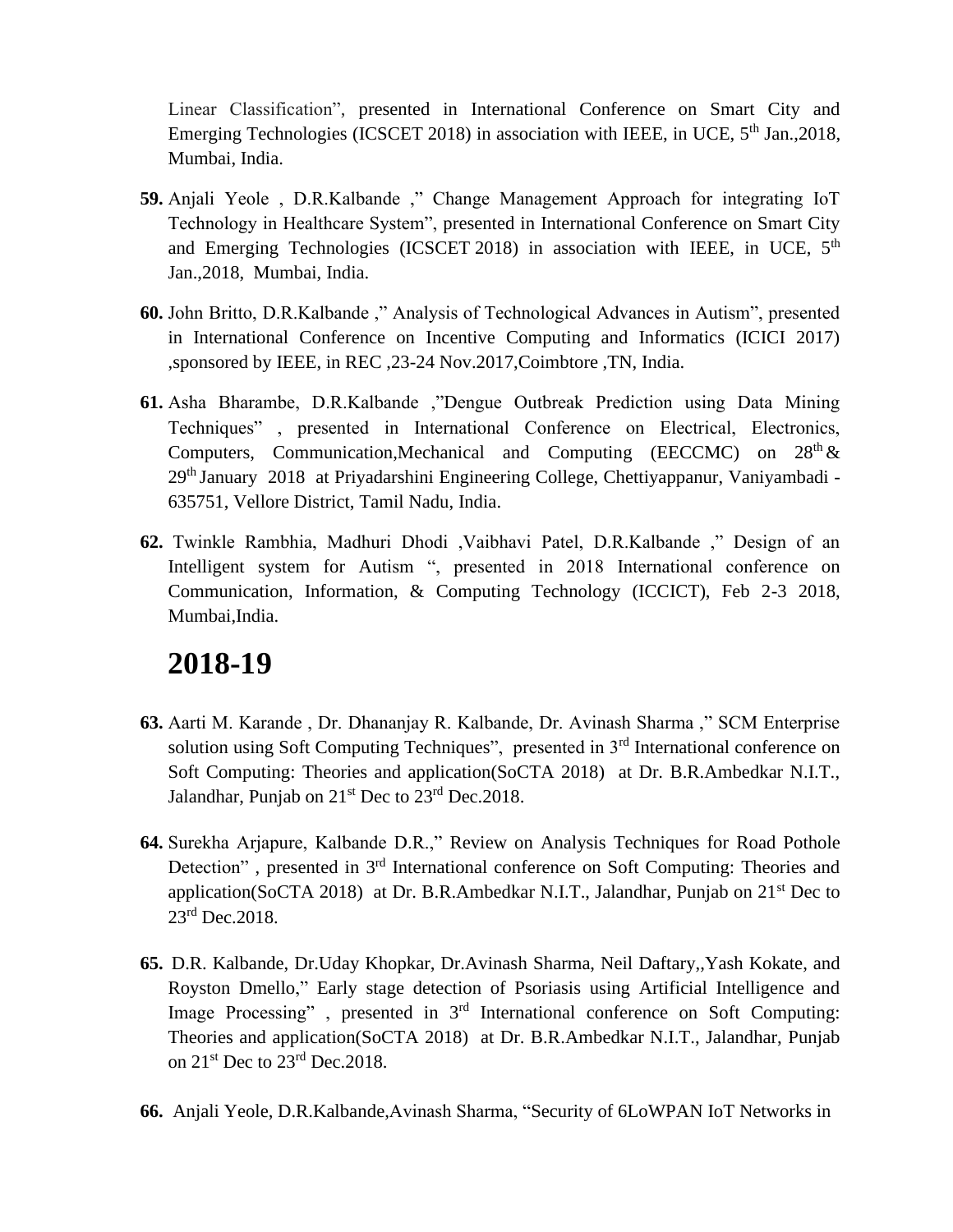Hospitals for Medical Data Exchange", presented in International Conference on Pervasiv Computing Advances and Applications – Jan 8-10,2019 PerCAA 2019(Elsevier).

- **67.** Sai Yerramreddy, Samriddha Basu, Ananya Dharmendra Ojha and Dhananjay Kalbande," Machine Learning approach for diagnosis of Autism spectrum disorder",at International conferecne on Innovative computing and communication(ICICC2019),presented at Pre-Conference Symposium of ICICC-2019(Springer Sponsored) , at Guru Nanak Institute of Management, New Delhi, India on 16th March 2019. (**Best Paper Award**)
- **68.** Madhura Gore, Ananya Dharmendra Ojha, Ananya Navelkar and Dhananjay Kalbande, "Methodologies for Epilepsy Detection: Survey and Review" , at International conferecne on Innovative computing and communication(ICICC2019),presented at Pre-Conference Symposium of ICICC-2019(Springer Sponsored) , at Guru Nanak Institute of Management, New Delhi, India on 16th March 2019.
- **69.** Dhananjay Kalbande, Rithvika Iyer, Tejas Chheda and Avinash Sharma," Transfer Learning Model for detecting early stage of Prurigo Nodularis, presented at Pre-Conference Symposium of ICICC-2019(Springer Sponsored) , at Guru Nanak Institute of Management, New Delhi, India on 16th March 2019.
- **70.** Deepak Kapgate and Dhananjay Kalbande," Optimization of External Stimulus Features for Hybrid Visual Brain Computer Interface," presented at Pre- Conference Symposium of ICICC-2019(Springer Sponsored) , at Guru Nanak Institute of Management, New Delhi, India on 16th March 2019.
- **71.** Swati Kulkarni, Dhananjay Kalbande ,"Video-based Human Action Recognition using Multiclass Open set Classification", presented at International Conference on Emergent Research in Mathematics and Engineering (ICERME-2019) at the Department of Mathematics, NIT Agartala., 17th -18th May, 2019.

- **72.** Aarti Karande, Prachi Dalvi and Dhananjay Kalbande," Emotion Identification using CNN based Transfer Learning", accepted for presentation at Second International Conference on Advance Computing and Application (ICACTA 2020) on the theme "Intelligent Computing".DJICACTA2020.
- **73.** Renuka Pawar, D.R.Kalbande , "Elliptical Curve Cryptography Based Access Control Solution For Iot Based WSN" in International Conference on Innovative Data Communication Technologies and Application (ICIDCA 2019) , Oct 17-18 2019 ,Coimbatore,India.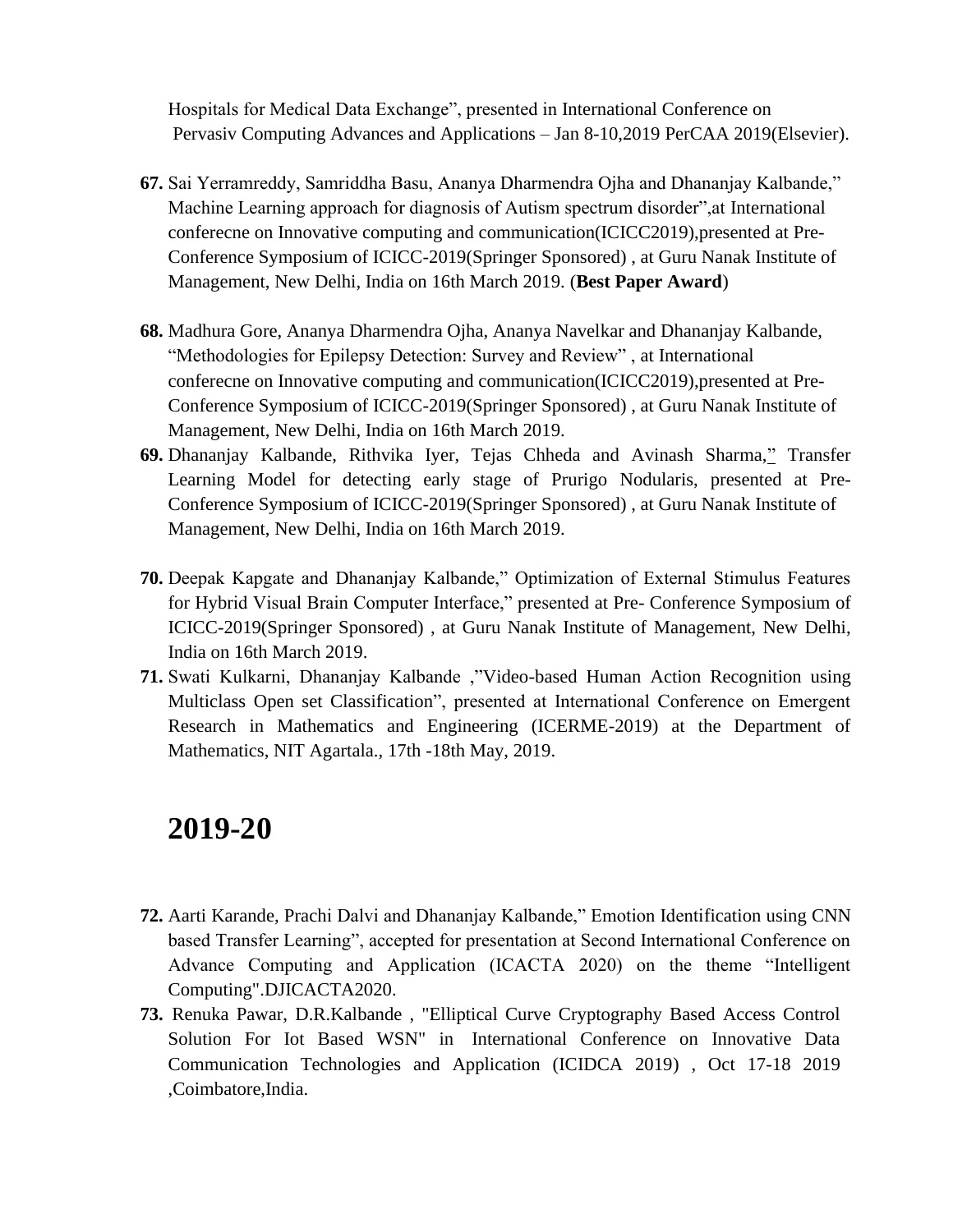- **74.** Jignesh Sisodia, D.R.Kalbande, " "Machine Learning: An aid in detection of Neurodegenerative disease Parkinson". International Conference on Innovative Data Communication Technologies and Application (ICIDCA 2019) , Oct 17-18 2019 ,Coimbatore,India.
- **75.** Surabhi Ghankutkar, Neelabh Sarkar, Pooja Gajbhiye, Sanyukta Yadav, Dr.Dhananjay Kalbande , Prof.Nida Bakereywala," Modelling Machine Learning For Analysing Crime", presented at IEEE International Conference on Advances in Computing, Communication and Control (ICAC3 19) , at Fr.CRCE,Bandra, MumbaiDecember 20 - 21, 2019.
- **76.** Ira Durve, Sairandree Patil, Supriya Ghuge, Dhananjay Kalbande, "Machine Learning approach for Physiotherapy Assessment ",presented at IEEE International Conference on Advances in Computing, Communication and Control (ICAC3 19) , at Fr.CRCE,Bandra, MumbaiDecember 20 - 21, 2019.
- **77.** Rebecca Dsouza, Shubham Sahu, Ragini Patil,Dhananjay Kalbande ," Chat with Bots Intelligently:A Critical Review & Analysis ", presented at IEEE International Conference on Advances in Computing, Communication and Control (ICAC3 19) , at Fr.CRCE,Bandra, MumbaiDecember ,20 - 21, 2019.
- **78.** [Mahendra Mehra,](https://ieeexplore.ieee.org/author/37972142500) [D. R. Kalbande,](https://ieeexplore.ieee.org/author/37546318800) [Shubham Mankar,](https://ieeexplore.ieee.org/author/37088340493) [Sohaa Mutsaddi,](https://ieeexplore.ieee.org/author/37088340131) "Data mining in educational systems for effective student mentoring", presented in **IEEE** [2019](https://ieeexplore.ieee.org/xpl/conhome/9018089/proceeding)  [International Conference on Advances in Computing, Communication and Control](https://ieeexplore.ieee.org/xpl/conhome/9018089/proceeding)  [\(ICAC3\)](https://ieeexplore.ieee.org/xpl/conhome/9018089/proceeding) 20-21 Dec 2019 **DOI:** [10.1109/ICAC347590.2019.9036803](https://doi.org/10.1109/ICAC347590.2019.9036803)

- **79.** Ghorai Arnab , Gawde Sarah and Kalbande Dhananjay, "Digital Solution for Enforcing Social Distancing " (May 31, 2020). at Proceedings of the International Conference on Innovative Computing & Communications (ICICC) 2020, Available at SSRN: <https://ssrn.com/abstract=3614898> or [http://dx.doi.org/10.2139/ssrn.3614898](https://dx.doi.org/10.2139/ssrn.3614898)
- **80.** Garima Kaushik, Shaney Mantri, Shrishti Kaushik, Dr Dhananjay Kalbande, Dr.B.N. Chaudhari," Analysis of Effectiveness of Quarantine Measures in Controlling COVID-19", presented at International Conference on Recent Development in Engineering, Science, Humanities and Management (ESHM-2020), 25th July,2020,Goa, India.
- **81.** Rushabh Khara, Deepika Pomendkar, Rishika Gupta, Ishwarlal Hingorani and Dhananjay Kalbande, "Micro Loans for Farmers", presented at 11th ICCCNT 2020, International conference on Computing, communication and networking technologies, July1-3,2020, IIT Kharagpur, West Bengal, India in association with IEEE Kharagpur Section.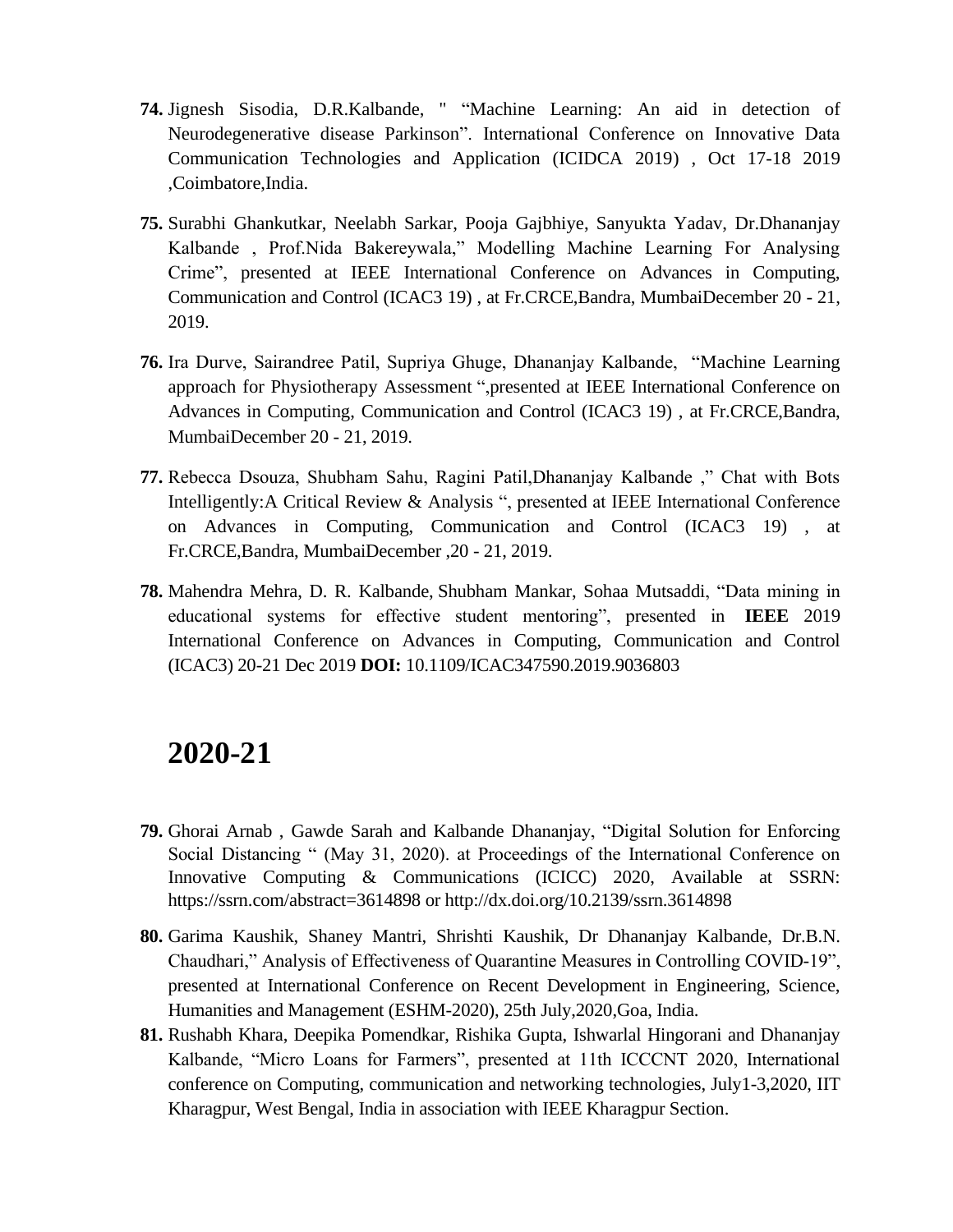- **82.** Priyam Das, Dhananjay Kalbande, "Behavioural Analysis of Multi-Source Social Network Data Using Object-Centric Behavioural Constraints and Data Mining Technique", presented at 11th ICCCNT 2020, International conference on Computing, communication and networking technologies, July1-3,2020, IIT Kharagpur, West Bengal, India in association with IEEE Kharagpur Section.
- **83.** Ajani Yameen, Mangalorkar Krish, Nadar Yohann, Mehra Mahendra, Kalbande Dhananjay, " College Project Preservation and Emulation using Containerization over Private cloud", presented in 5th International Conference on Information and Communication Technology for Competitve Strategies Dec 11-12 2020, (ICTCS-2020)
- **84.** Mohit Sanjay Badve, Vinal Bagaria, Apoorva Chaudhari, Palak Davda, Dhananjay Kalbande," Garbage Collection System Using IoT for Smart City", presented in 4th International conference on I-SMAC (IoT in Social, Mobile, Analytics and Cloud) (I-SMAC 2020) 7th Oct 2020. **DOI:** [10.1109/I-SMAC49090.2020.9243387](https://doi.org/10.1109/I-SMAC49090.2020.9243387)
- **85.** Manan Doshi, Jimil Shah, Aumkar Gadekar, Anish Dixit, Shloka Shah, Parth Jardosh, Dhananjay Kalbande "MeghNA: Cloud Detection and Motion Prediction in INSAT Images" presented in ICACCP 2021 , 3rd International conf. om Advanced Computational and communication Paradigm, ,SMIT, Sikkim,Mar 22-24 2021, Springer AISC series.
- **86.** Shwetambari Borade, Dhananjay Kalbande," Survey paper based critical reviews for Cosmetic Skin Diseases", presented in IEEE sponsored International conf. On Artificial Intelligence and smart systems (ICAIS) Mar 2021. DOI: [10.1109/ICAIS50930.2021.9395803](https://doi.org/10.1109/ICAIS50930.2021.9395803)
- **87.** Sahai Vedant, D'Costa Jason, Srivastava Mayank, Mehra Mahendra, Kalbande Dhananjay, " Leveraging Deep Learning and IoT for monitoring COVID19 Safety Guidelines within College Campus" presented in 10th International Conference, IACC 2020, Panaji, Goa, India, December 5–6, 2020,published in Book seriea in Avvanced computing, Springer, ISBN: 978-981-16-0401-0
- **88.** Tejas Chheda, Soumya Kopakka, Rithvika Iyer ,Dhananjay Kalbande "A Survey on Object Detection, Annotation and Anomaly Detection Methods for Endoscopic Videos" ,presented in 14-16 Oct 2020 5th IEEE International Conference on Computing, Communication and Security (ICCCS) Oct 2020. DOI: [10.1109/ICCCS49678.2020.9277436](https://doi.org/10.1109/ICCCS49678.2020.9277436)
- **89.** Tejas Chheda, Soumya Kopakka, Rithvika Iyer ,Dhananjay Kalbande ," [Gastrointestinal](https://link.springer.com/chapter/10.1007/978-3-030-64559-5_39)  [Tract Anomaly Detection from Endoscopic Videos Using Object Detection Approach"](https://link.springer.com/chapter/10.1007/978-3-030-64559-5_39) presented in International Symposium on Visual Computing, In: Bebis G. et al. (eds) Advances in Visual Computing. ISVC 2020. Lecture Notes in Computer Science, vol 12510. Springer, Cham. [https://doi.org/10.1007/978-3-030-64559-5\\_39. Dec 2020.](https://doi.org/10.1007/978-3-030-64559-5_39.%20Dec%202020)
- **90.** Anagha Pasalkar, Dhananjay Kalbande, "Prediction and Analysis of Recurrent Depression Disorder: Deep Learning Approach", presented in 2nd Congress on Intelligent Systems (CIS 2021) organized by Soft Computing Research Society (SCRS Book Series) and CHRIST (Deemed to be University), Bengaluru , India ,during September 04-05, 2021.
- **91.** Dhananjay Kalbande, Pulin Prabhu,Anisha Gharat, Tania Rajabally," A Fraud detection system using Machine Learning", presented in the 12th IEEE international conference on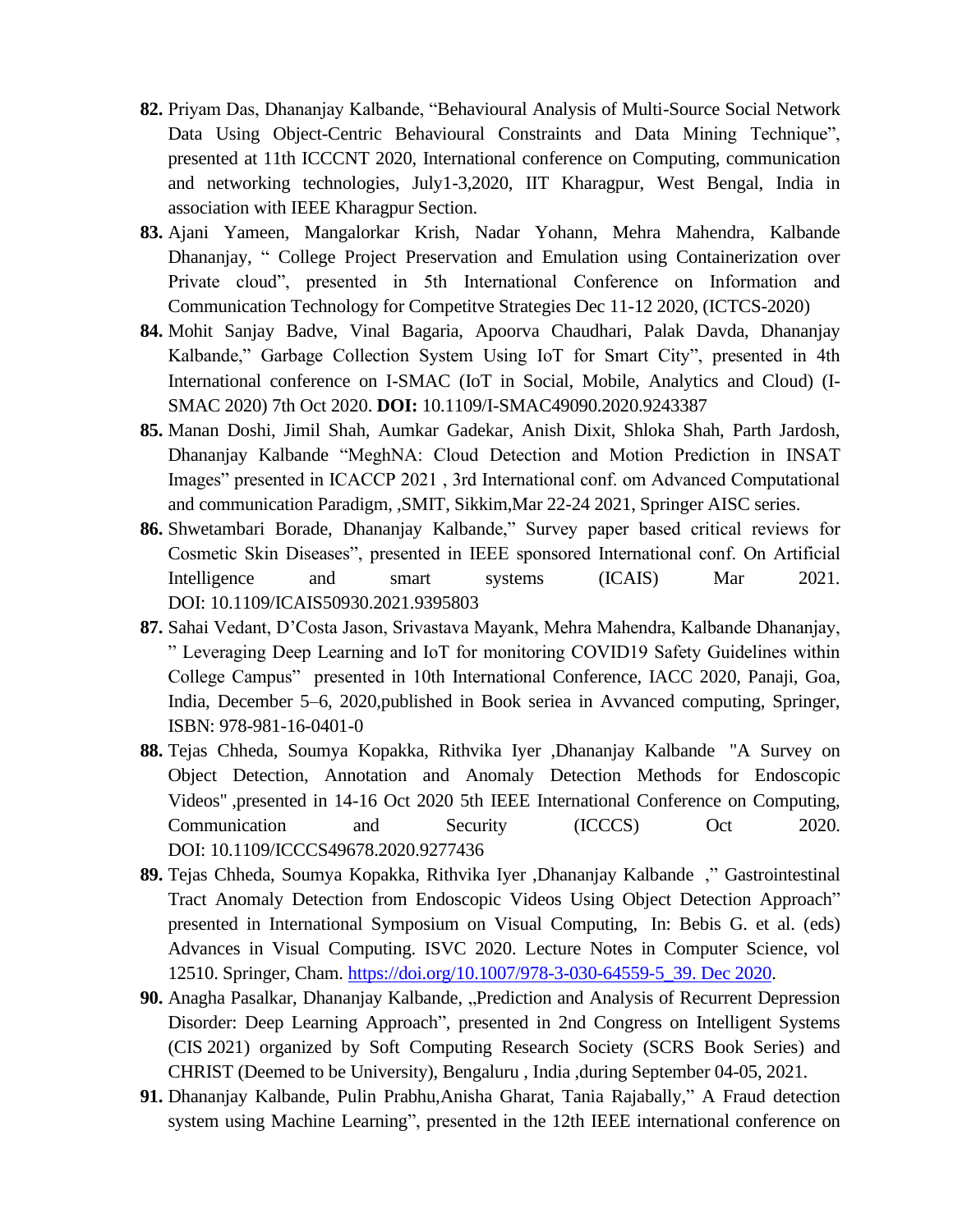computing, communication and networking technologies (ICCCNT), IIT Kharagpur,West Bengal, India, during 6th & 8th July, 2021.

#### **Research Grants Received:**

**1.**Research Grant from National Science & Technology Entrepreneurship Development Board (NSTEDB), Department of Science &†Technology (DST), Govt. of India, New Delhi for the project titled ZIUS.

**2.**Worked as Principal Investigator @ University of Mumbai Minor-Research Grant for the year 2010-2011 for the project titled STACsys: SMS based Taxi and Auto Rickshaw Complaint System.

**3**.Worked as a co-investigator @ University of Mumbai Minor-Research Grant for the year 2011-2012 for the project titled BMX : Bluetooth Mouse controller for LCD projector and desktop PC.

**4**.Worked as Principal Investigator @University of Mumbai Minor-Research Grant for the year 2013-2014 for the project titled Android application for Signed Language translation.

**5.** Worked as Principal Investigator @University of Mumbai Minor-Research Grant for the year 2017-2018 for the project titled IOT enabled Digital Assistant For Autistic Children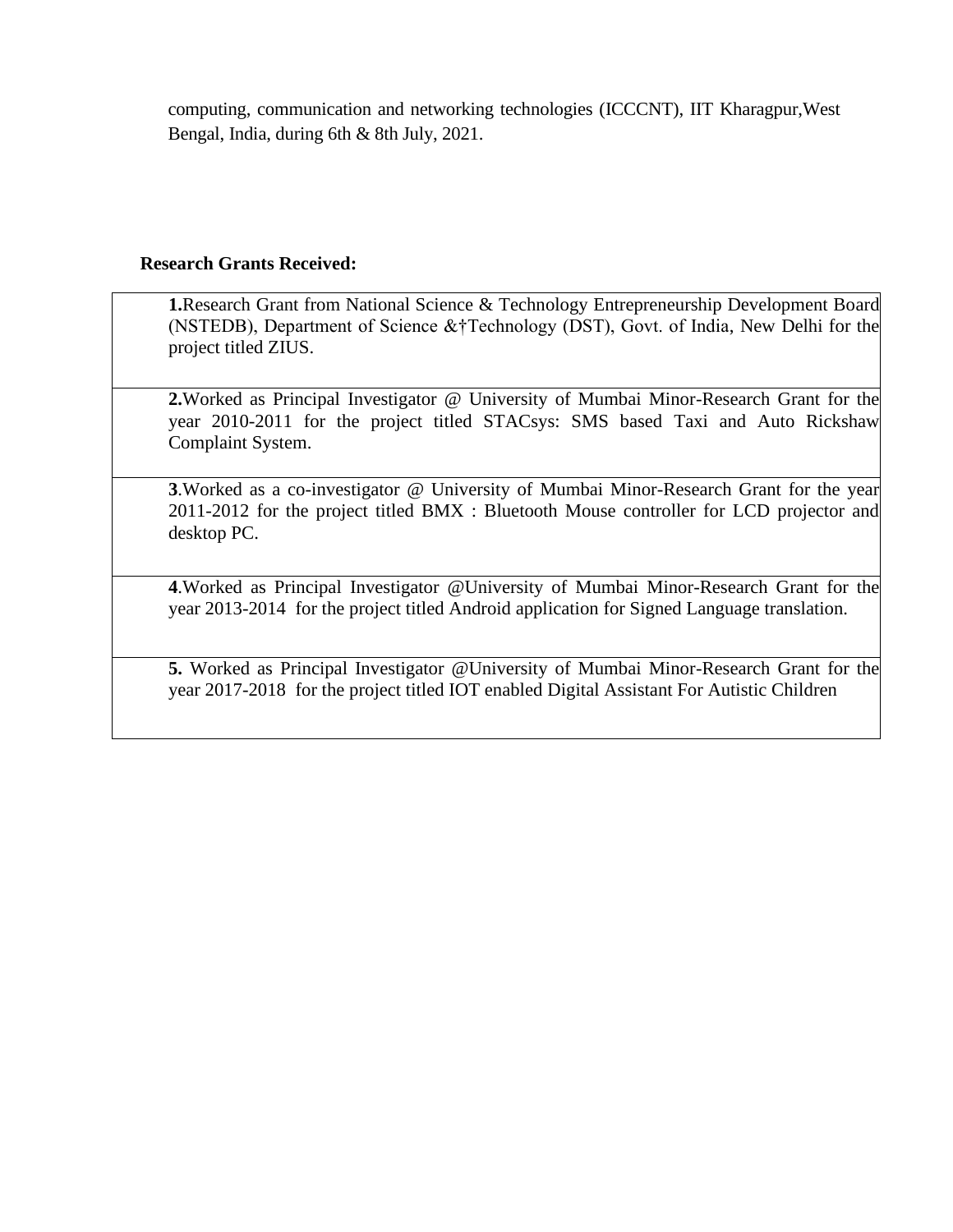## **Research Grant Applied To: (Year 2012-13)**

1. Minor Grant Research Proposal to UGC (Received Sanction Letter Dt. 03<sup>rd</sup> May 2013 and it is in process.

## **Professional Affiliation:**

- Recognized PG Teacher & Ph.D. Guide of Mumbai University in Computer Engineering and IT.
- Recognized PG Teacher of Mumbai University in Electronics & Telecomm. Engineering.
- Recognized Ph.D Guide of Nagpur University in Computer Science & Technology.

## **M.E.Guidance:**

Guided : 15 Guiding:01

## **Ph.D Guidance:**

Guided : 05 Guiding: 07

Currently guiding 5 Research scholars for Ph.D in Computer Engineering and 2 Research scholars for Ph.D in Information Technology of Mumbai University.

## **Post-PhD Work:**

**1.** Research in **Skin Image Analysis and Recognizing skin diseases at the early stage** at Seth G.S.Medical College and KEM Hospital ,Parel Mumbai under the guidance of Dr. Uday Khopkar, Professor and Head,Dept.of Skin and VD,KEM Hospital.

Results of the Investigation are approved from Institutional Ethics Committee(IEC Committee) ,Seth G.S.Medical College & KEM Hospital. Status : Completed.

## **2.** Research work Title :**Skin Image Analysis Software for diagnosis of chronic pruritic Skin Diseases at early stage.**

Principal Investigator and Guide: Dr.Uday Khopkar,Professor & Head, Dept.of Dermatology,Seth G.S.Medical College and KEM Hospital.

Co-Investigators : Dr.Dhananjay Kalbande,Dr. Akansha Chadha,Dr. Bhushan Darkase, Dr. Naziya M , Junior Resident, Seth G.S.Medical College & KEM Hospital.

Protocol is submitted to Institutional Ethics Committee(IEC Committee) ,Seth G.S.Medical College & KEM Hospital.

Status : Completed.

## **3. MIS Application for Skin and VD Department, KEM Hospital, Parel, Mumbai**.

Status : Completed.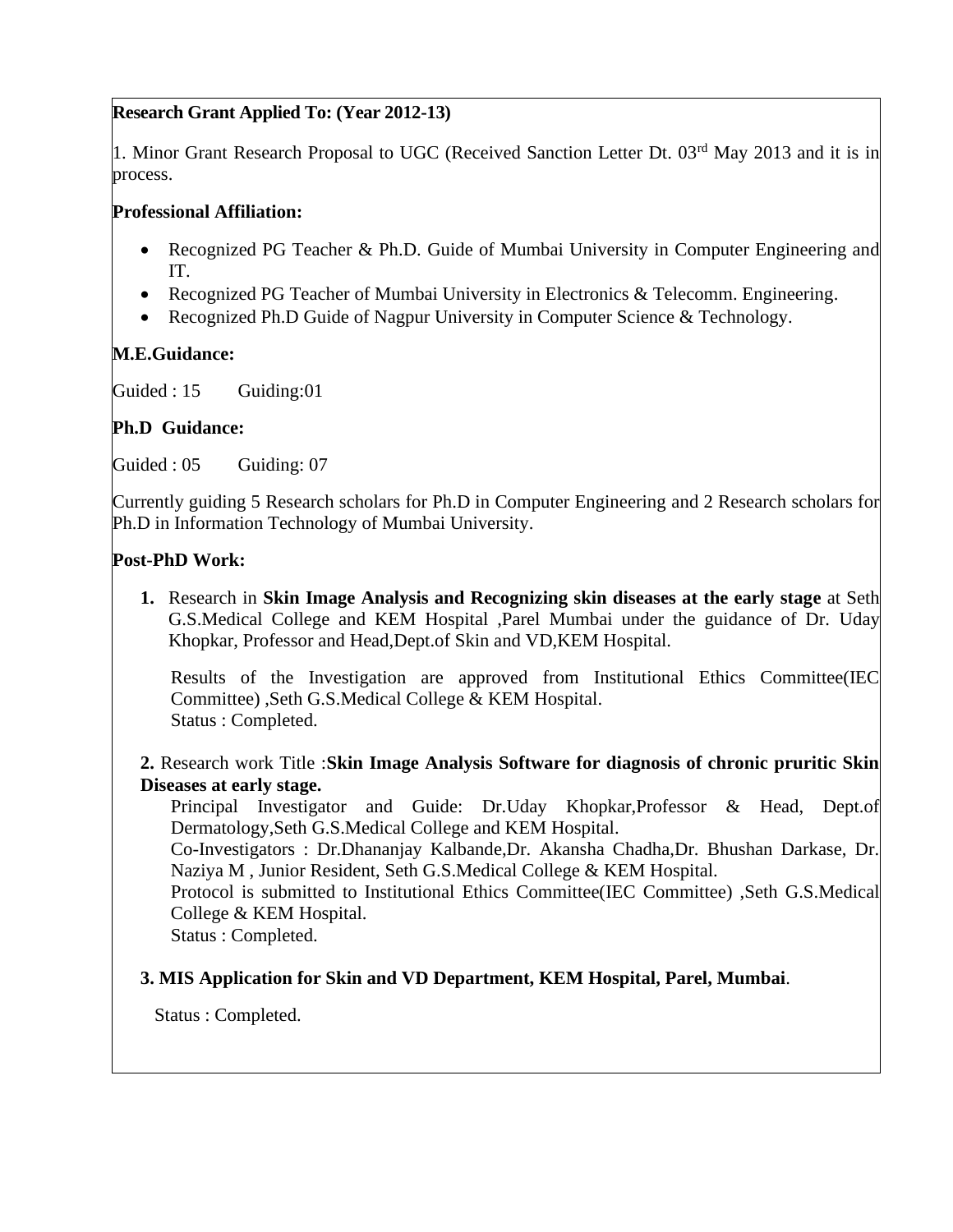**Certification done:** Good Clinical Practices from NIDA Clinical Trials Networks (CTN Expiration Date: 24 Mar 2022).

4, **Track on Park : Artificial Intelligence for detecting abandoned vehicles** in collaboration with MCGM, K-Ward, Andheri West, Mumbai.

Status: Completed

## **Patent Filed: 09**

- 1. Title of the Invention: "Skin Image Analysis Software for Skin Diseases" dated 24/02/2016 Time: 17:02:14, Docket No.4737.Application No.:201621006433
- 2. Title of the Invention :"AUTO-WALAS: An App for Vehicle Management" dated 21/03/2016 Time: 16:03:00, Docket No. 7129, Application No.: 201621009763.
- 3. Title of the Invention : Theoretical Concept Of "Business Process Framework In An Enterprise Architecture As Per The Architectural Level" dated 13/05/16 Application No. 201621011091 A.
- 4. Title of the Invention for joint patent with T.I.S.S.,Mumbai for a Post-Doctorate work for the Invention " Mobile App for Prasutitikakaran and Tikakaran" published dated 26/08/16 Application No.201621026972 A.
- **5.** Title of the Invention "F-MIOTH: Framework For Medical Iot (Internet Of Things In Healthcare" published dated 07/09/2018 Application No. **201821031554.**
- 6. Title of the Invention "Skinzerflow : Skin Disease Detection Using Iot And Image Processing" published dated 07/09/2018 ,Application No. **201821032115.**
- 7. Title of the Invention : Big Data Architecture For Predicting Malaria And Dengue Incidence., published dated: 29/11/2019, Application No. 201921046529.
- 8. Title of the Invention :Track on Park: Application Challan :TR-5, docket no, 65863,Application No.202021051448 dated 26/11/2020.
- 9. Title of the Invention: Psychological distress detection,classification and assistance using AI, Application No.202121002700 dated 20/01/2021.